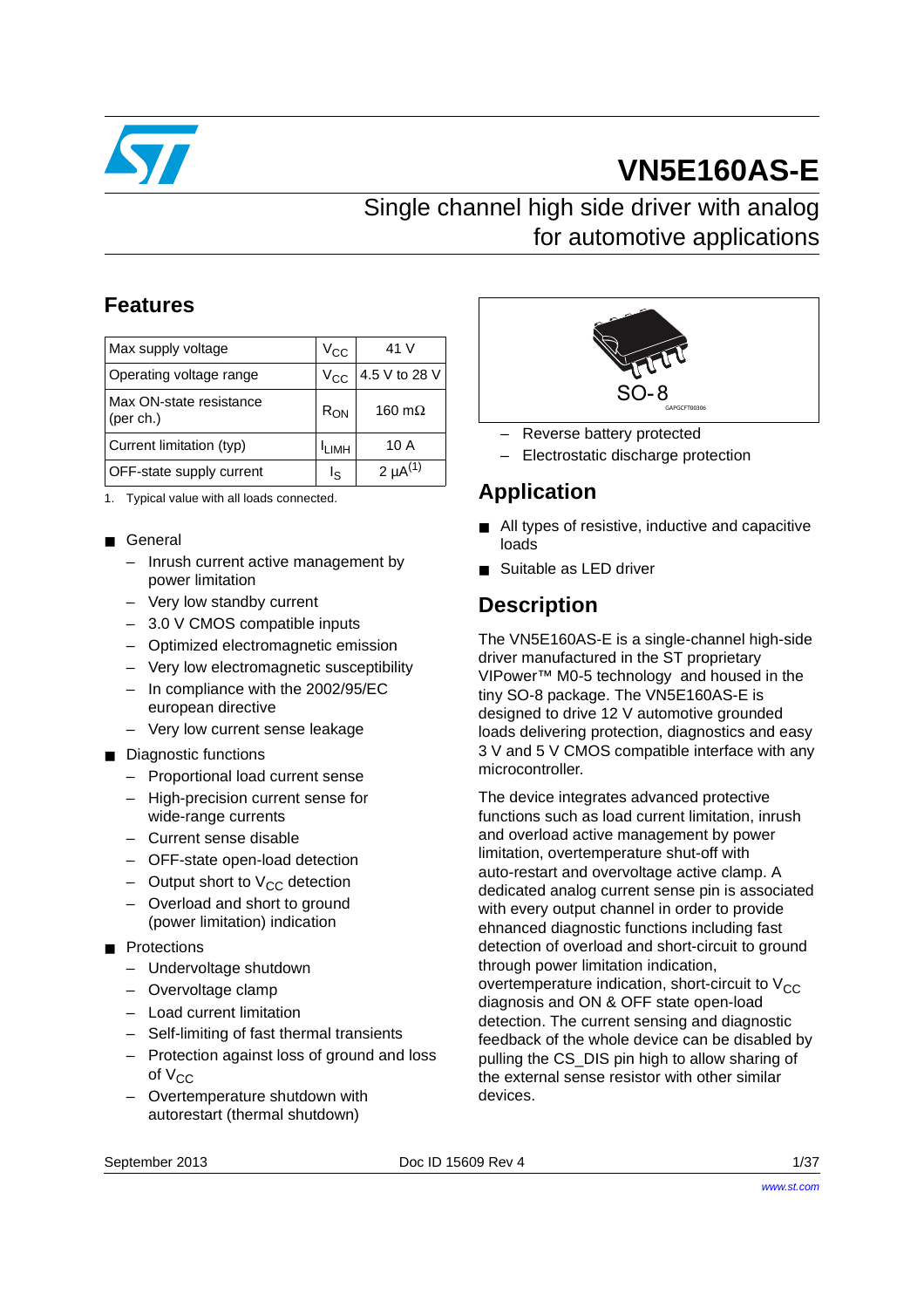# **Contents**

| 1              |     |                                                                  |
|----------------|-----|------------------------------------------------------------------|
| $\overline{2}$ |     |                                                                  |
|                | 2.1 |                                                                  |
|                | 2.2 |                                                                  |
|                | 2.3 |                                                                  |
|                | 2.4 |                                                                  |
|                | 2.5 |                                                                  |
| 3              |     |                                                                  |
|                | 3.1 |                                                                  |
|                |     | Solution 1: resistor in the ground line (RGND only)  24<br>3.1.1 |
|                |     | 3.1.2                                                            |
|                | 3.2 |                                                                  |
|                | 3.3 |                                                                  |
|                | 3.4 |                                                                  |
|                |     | 3.4.1                                                            |
|                | 3.5 |                                                                  |
| 4              |     |                                                                  |
|                | 4.1 |                                                                  |
| 5              |     |                                                                  |
|                | 5.1 |                                                                  |
|                | 5.2 |                                                                  |
|                | 5.3 |                                                                  |
| 6              |     |                                                                  |
| $\overline{7}$ |     |                                                                  |



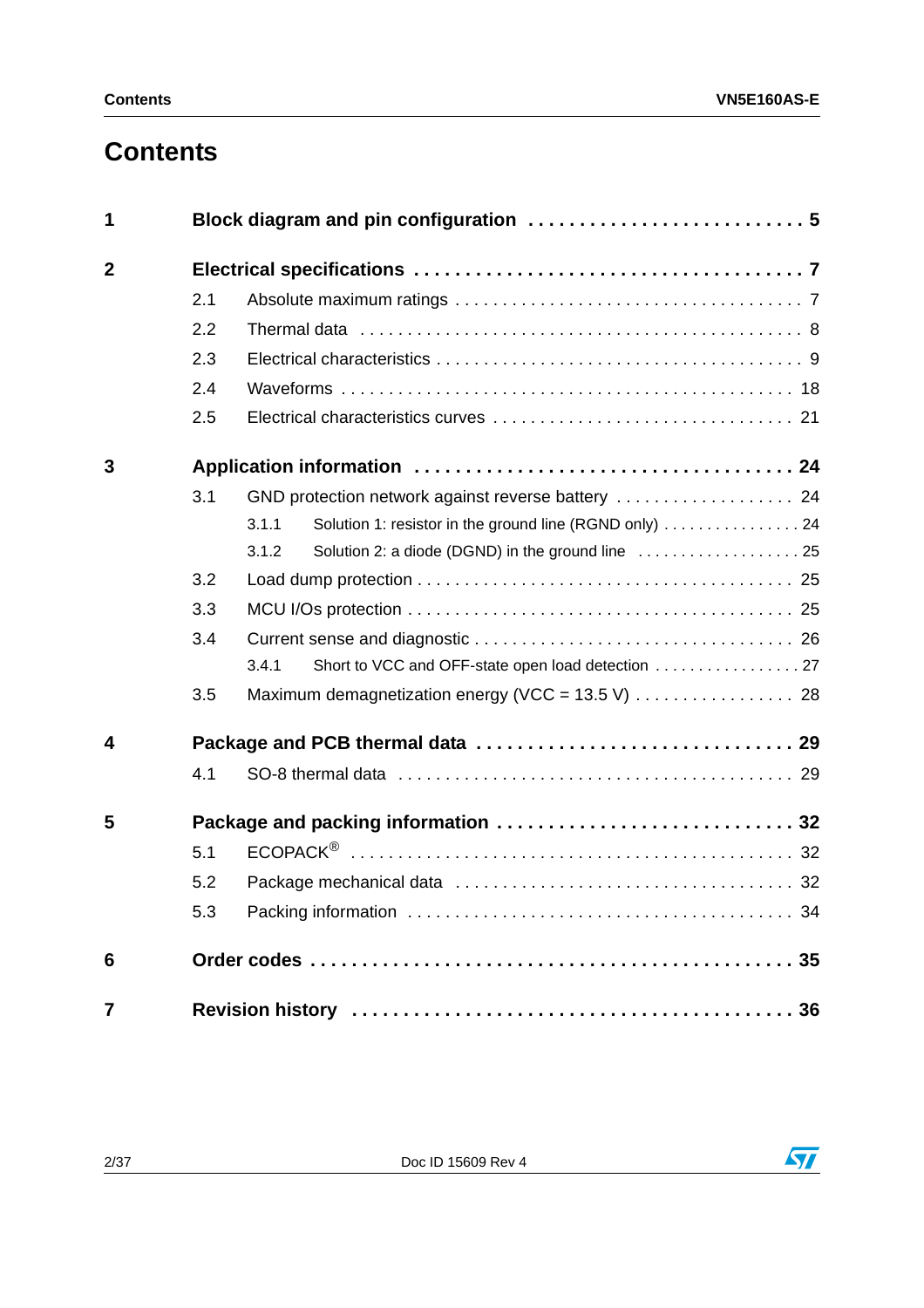# **List of tables**

| Table 1.  |  |
|-----------|--|
| Table 2.  |  |
| Table 3.  |  |
| Table 4.  |  |
| Table 5.  |  |
| Table 6.  |  |
| Table 7.  |  |
| Table 8.  |  |
| Table 9.  |  |
| Table 10. |  |
| Table 11. |  |
| Table 12. |  |
| Table 13. |  |
| Table 14. |  |
| Table 15. |  |
| Table 16. |  |
| Table 17. |  |
| Table 18. |  |

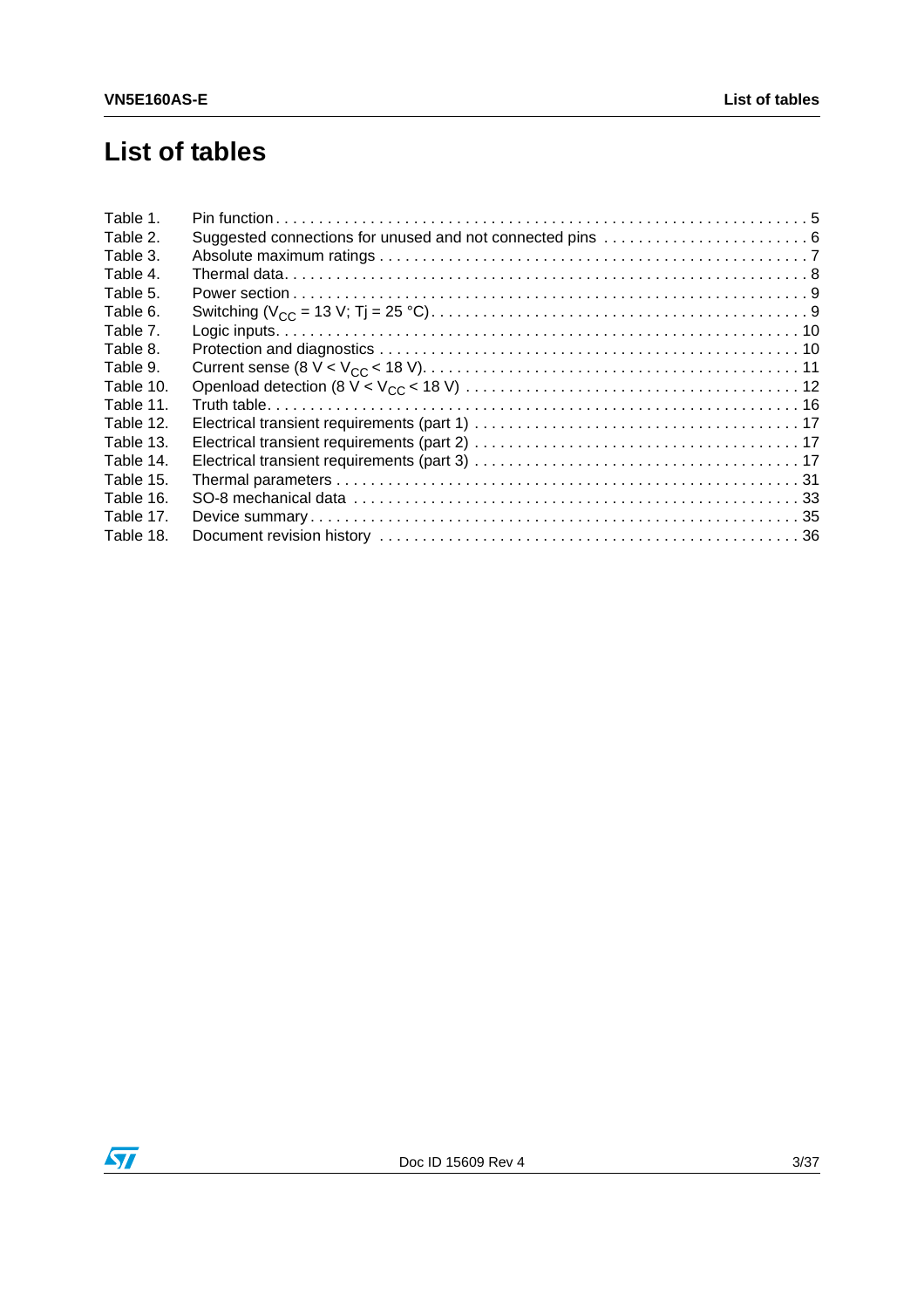# **List of figures**

| Figure 1.  |                                                                                     |  |
|------------|-------------------------------------------------------------------------------------|--|
| Figure 2.  |                                                                                     |  |
| Figure 3.  |                                                                                     |  |
| Figure 4.  |                                                                                     |  |
| Figure 5.  |                                                                                     |  |
| Figure 6.  |                                                                                     |  |
| Figure 7.  | Delay response time between rising edge of ouput current and rising edge of current |  |
|            |                                                                                     |  |
| Figure 8.  |                                                                                     |  |
| Figure 9.  |                                                                                     |  |
| Figure 10. |                                                                                     |  |
| Figure 11. |                                                                                     |  |
| Figure 12. |                                                                                     |  |
| Figure 13. |                                                                                     |  |
| Figure 14. |                                                                                     |  |
| Figure 15. |                                                                                     |  |
| Figure 16. |                                                                                     |  |
| Figure 17. |                                                                                     |  |
| Figure 18. |                                                                                     |  |
| Figure 19. |                                                                                     |  |
| Figure 20. |                                                                                     |  |
| Figure 21. |                                                                                     |  |
| Figure 22. |                                                                                     |  |
| Figure 23. |                                                                                     |  |
| Figure 24. |                                                                                     |  |
| Figure 25. |                                                                                     |  |
| Figure 26. |                                                                                     |  |
| Figure 27. |                                                                                     |  |
| Figure 28. |                                                                                     |  |
| Figure 29. |                                                                                     |  |
| Figure 30. |                                                                                     |  |
| Figure 31. |                                                                                     |  |
| Figure 32. |                                                                                     |  |
| Figure 33. |                                                                                     |  |
| Figure 34. |                                                                                     |  |
| Figure 35. |                                                                                     |  |
| Figure 36. |                                                                                     |  |
| Figure 37. |                                                                                     |  |
| Figure 38. |                                                                                     |  |
| Figure 39. |                                                                                     |  |
| Figure 40. |                                                                                     |  |
| Figure 41. |                                                                                     |  |

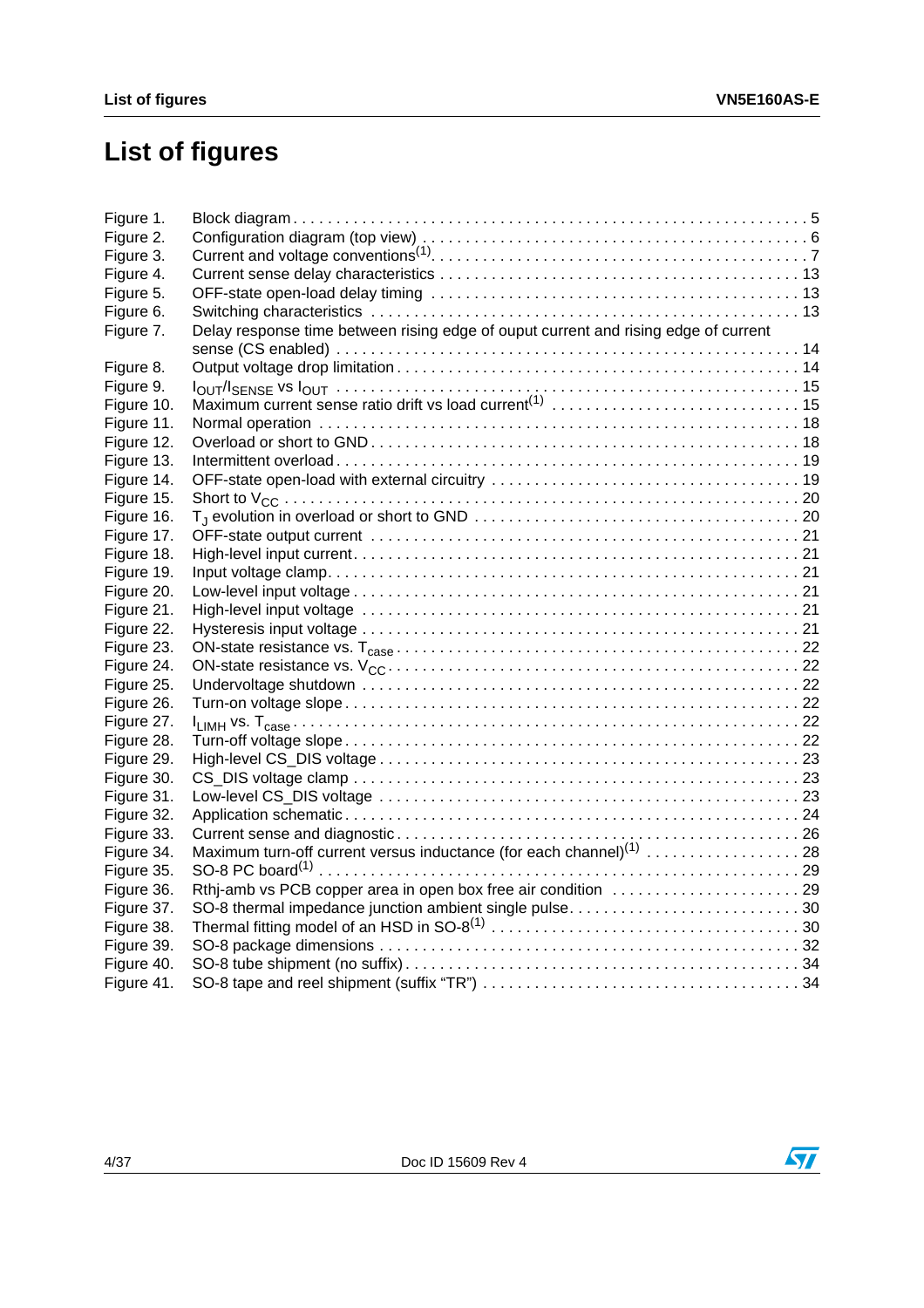# <span id="page-4-0"></span>**1 Block diagram and pin configuration**



<span id="page-4-2"></span>

<span id="page-4-1"></span>

| Table 1. | <b>Pin function</b> |
|----------|---------------------|
|----------|---------------------|

| <b>Name</b>  | <b>Function</b>                                                                                 |
|--------------|-------------------------------------------------------------------------------------------------|
| $V_{\rm CC}$ | Battery connection.                                                                             |
| <b>OUT</b>   | Power output.                                                                                   |
| <b>GND</b>   | Ground connection. Must be reverse battery protected by an external<br>diode/resistor network.  |
| IN           | Voltage-controlled input pin with hysteresis, CMOS compatible. Controls output<br>switch state. |
| CS.          | Analog current sense pin, delivers a current proportional to the load current.                  |
| CS DIS       | Active high CMOS compatible pin, to disable the current sense pin.                              |

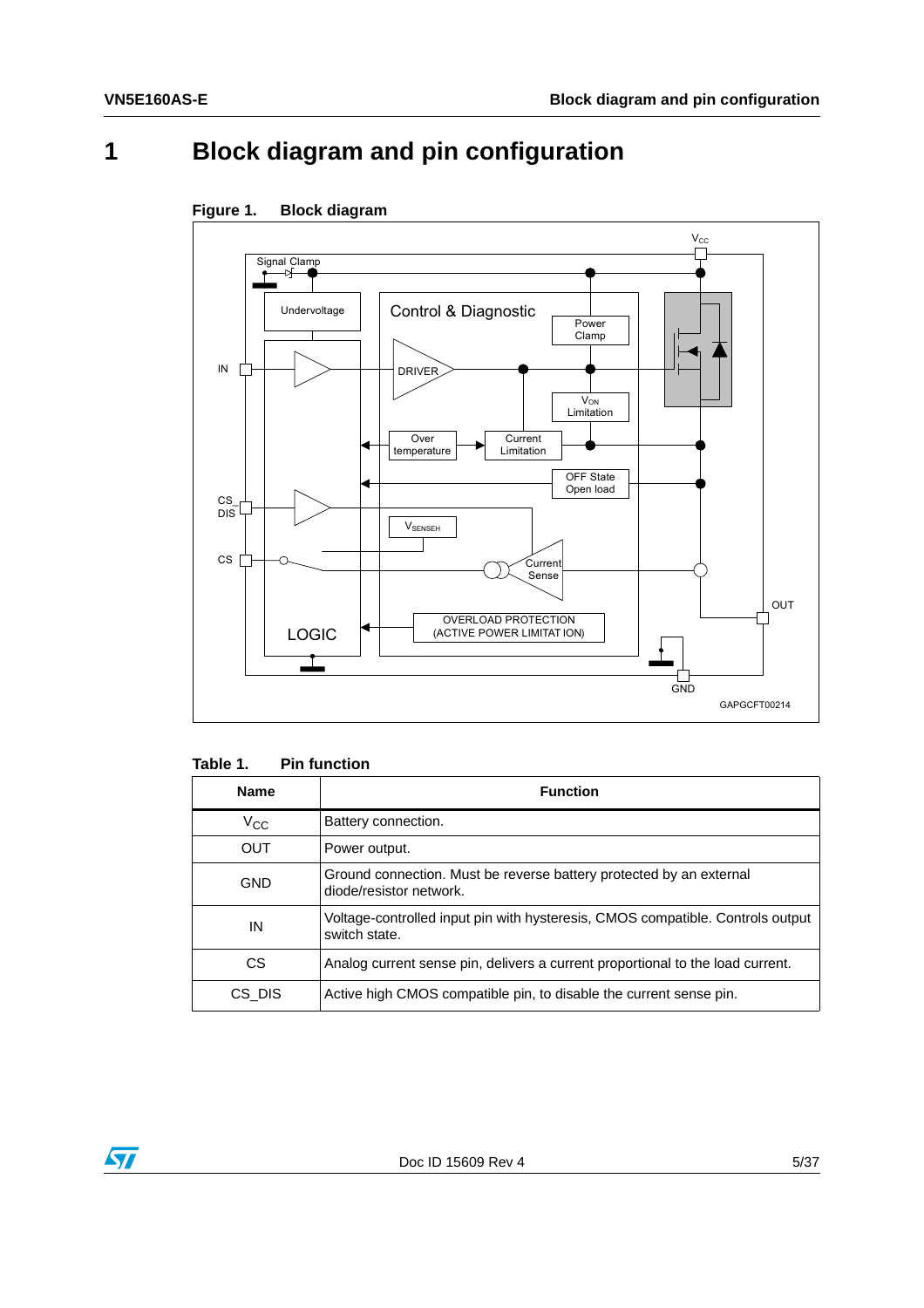<span id="page-5-1"></span>

| Figure 2. | Configuration diagram (top view)                  |             |                               |                                         |
|-----------|---------------------------------------------------|-------------|-------------------------------|-----------------------------------------|
|           | $V_{\rm CC}$<br><b>OUT</b><br>OUT<br>$V_{\rm CC}$ | 5<br>6<br>8 | 4<br>3<br>$\overline{2}$<br>1 | CS_DIS<br><b>CS</b><br>IN<br><b>GND</b> |
|           |                                                   |             | <b>SO-8</b>                   | GAPGCFT00282                            |

<span id="page-5-0"></span>

| Table 2.<br>Suggested connections for unused and not connected pins |  |
|---------------------------------------------------------------------|--|
|---------------------------------------------------------------------|--|

| Connection / pin | <b>Current sense</b>             | <b>N.C.</b> | Output      | Input                             | CS DIS                            |
|------------------|----------------------------------|-------------|-------------|-----------------------------------|-----------------------------------|
| Floating         | Not allowed                      |             |             |                                   |                                   |
| To ground        | Through 1 k $\Omega$<br>resistor |             | Not allowed | Through 10 k $\Omega$<br>resistor | Through 10 k $\Omega$<br>resistor |

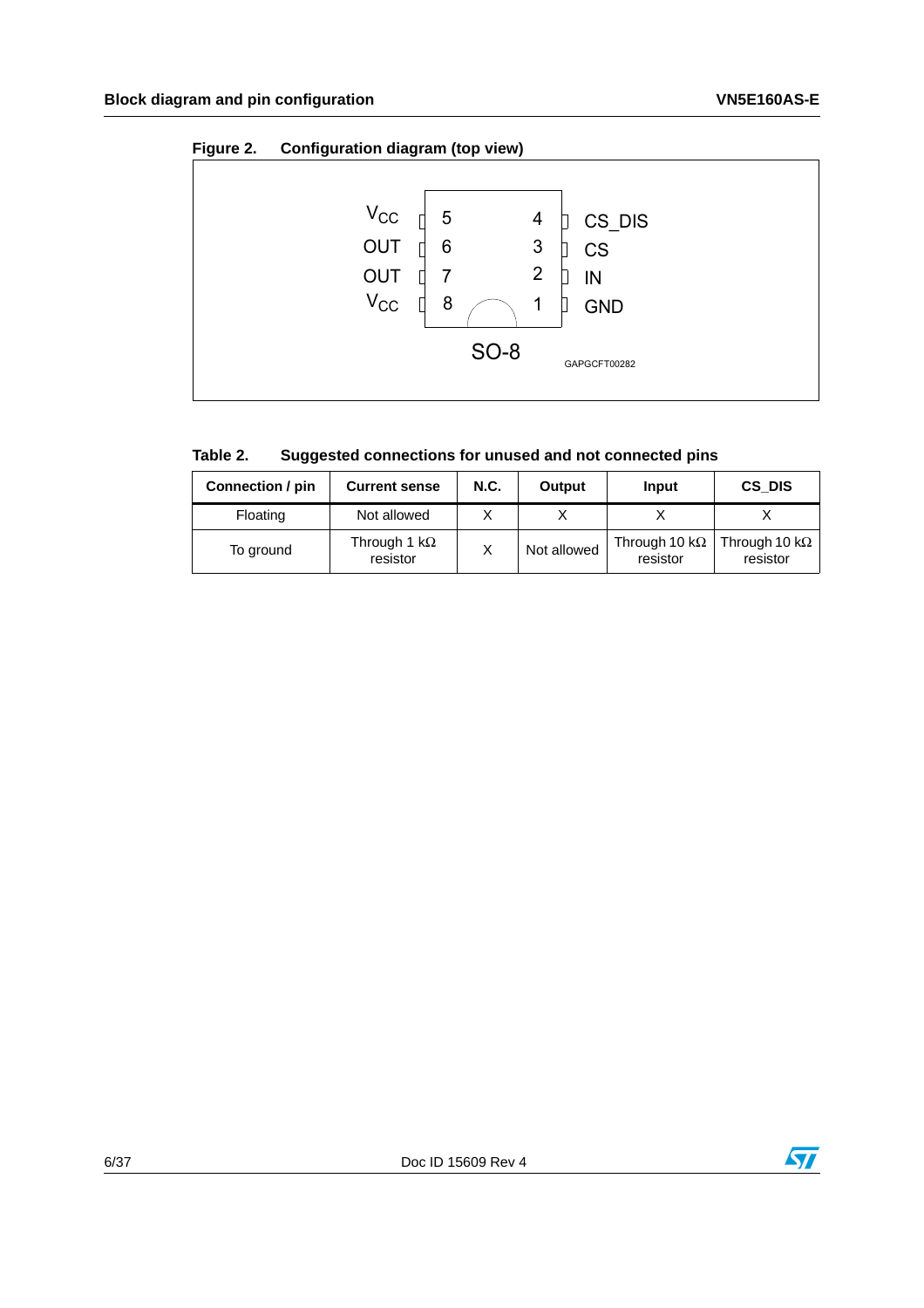## <span id="page-6-0"></span>**2 Electrical specifications**



<span id="page-6-3"></span>**Figure 3. Current and voltage convention[s\(1\)](#page-6-4)**

<span id="page-6-4"></span>1.  $V_F = V_{OUT} - V_{CC}$  during reverse battery condition.

## <span id="page-6-1"></span>**2.1 Absolute maximum ratings**

Stressing the device above the ratings listed in the "absolute maximum ratings" table may cause permanent damage to the device. These are stress ratings only and operation of the device at these or any other conditions above those indicated in the operating sections of this specification is not implied. Exposure to the conditions in the "absolute maximum ratings" table for extended periods may affect device reliability. Refer also to the STMicroelectronics SURE program and other relevant quality documents.

| Symbol                    | <b>Parameter</b>                       | Value                       | Unit   |
|---------------------------|----------------------------------------|-----------------------------|--------|
| $V_{\rm CC}$              | DC supply voltage                      | 41                          | V      |
| $-V_{CC}$                 | Reverse DC supply voltage              | 0.3                         | V      |
| - I <sub>GND</sub>        | DC reverse ground pin current          | 200                         | mA     |
| $I_{OUT}$                 | DC output current                      | Internally limited          | A      |
| $- I_{OUT}$               | Reverse DC output current              | 6                           | A      |
| <sup>I</sup> IN           | DC input current                       | $-1$ to 10                  | mA     |
| $I_{\text{CSD}}$          | DC current sense disable input current | $-1$ to 10                  | mA     |
| -I <sub>CSENSE</sub>      | DC reverse CS pin current              | 200                         | mA     |
| <b>V<sub>CSENSE</sub></b> | Current sense maximum voltage          | $V_{CC}$ - 41<br>+ $V_{CC}$ | V<br>V |

<span id="page-6-2"></span>Table 3. **Absolute maximum ratings** 

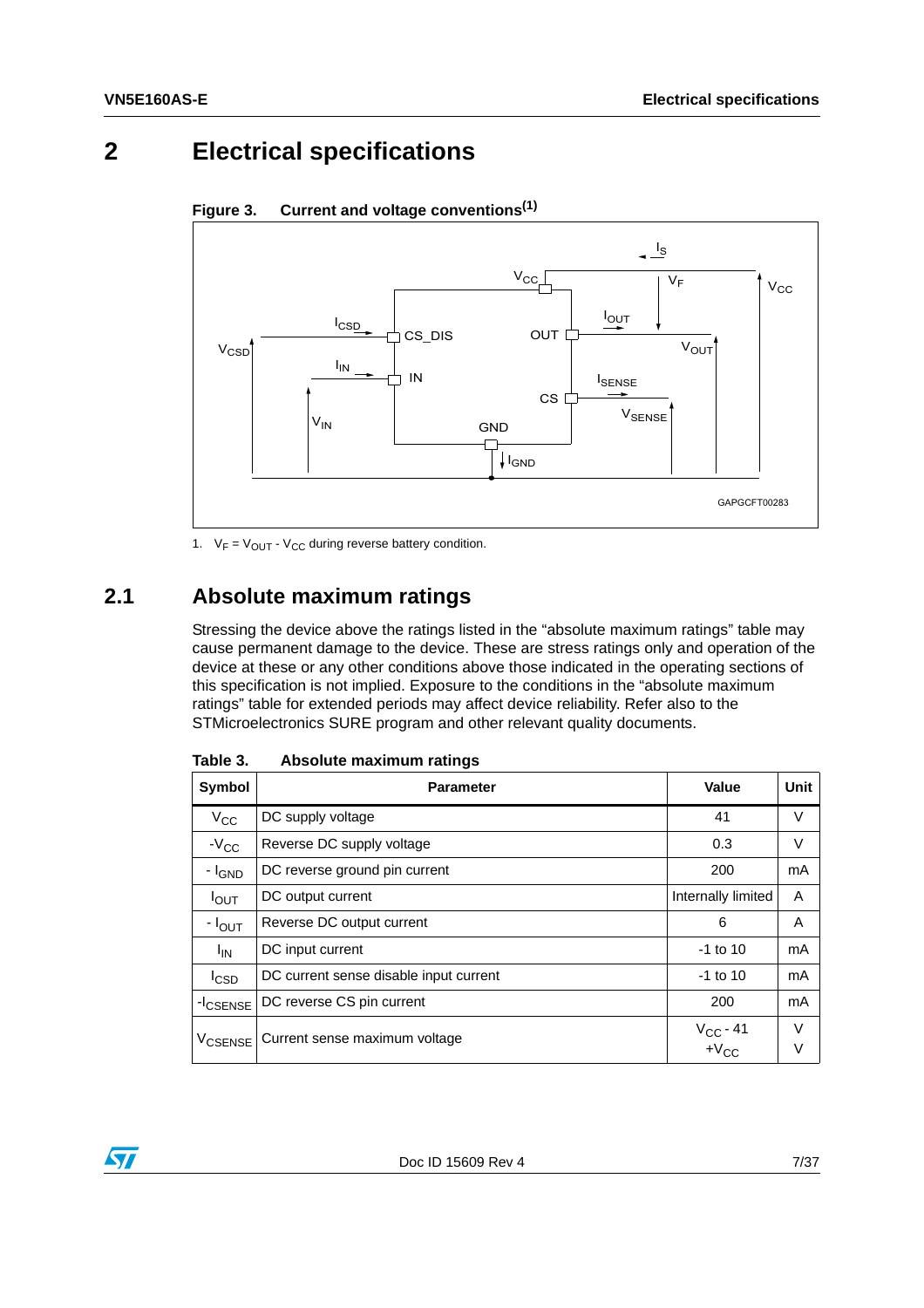| Symbol           | <b>Parameter</b>                                                                                                                                                                             | <b>Value</b>                         | Unit                                           |
|------------------|----------------------------------------------------------------------------------------------------------------------------------------------------------------------------------------------|--------------------------------------|------------------------------------------------|
| $E_{MAX}$        | Maximum switching energy (single pulse)<br>(L = 8 mH; R <sub>L</sub> = 0 $\Omega$ ; V <sub>bat</sub> = 13.5 V; T <sub>istart</sub> = 150 °C;<br>$I_{\text{OUT}} = I_{\text{limit}}(Type.)$ ) | 36                                   | mJ                                             |
| V <sub>ESD</sub> | Electrostatic discharge<br>(human body model: $R = 1.5 K\Omega$ ; C = 100 pF)<br>$- IN$<br>– CS<br>$-$ CS_DIS<br>– OUT<br>$-V_{CC}$                                                          | 4000<br>2000<br>4000<br>5000<br>5000 | $\vee$<br>$\vee$<br>$\vee$<br>$\vee$<br>$\vee$ |
| V <sub>ESD</sub> | Charge device model (CDM-AEC-Q100-011)                                                                                                                                                       | 750                                  | V                                              |
| $T_i$            | Junction operating temperature                                                                                                                                                               | $-40$ to 150                         | °C                                             |
| $T_{\text{stg}}$ | Storage temperature                                                                                                                                                                          | -55 to 150                           | °C                                             |

**Table 3. Absolute maximum ratings (continued)**

## <span id="page-7-0"></span>**2.2 Thermal data**

#### <span id="page-7-1"></span>Table 4. **Thermal data**

| Symbol                | <b>Parameter</b>                    | Max value     | Unit |
|-----------------------|-------------------------------------|---------------|------|
| $R_{\text{thi-pins}}$ | Thermal resistance junction-pins    | 30            | °C/W |
| $R_{\text{thi-amb}}$  | Thermal resistance junction-ambient | See Figure 36 | °C/W |

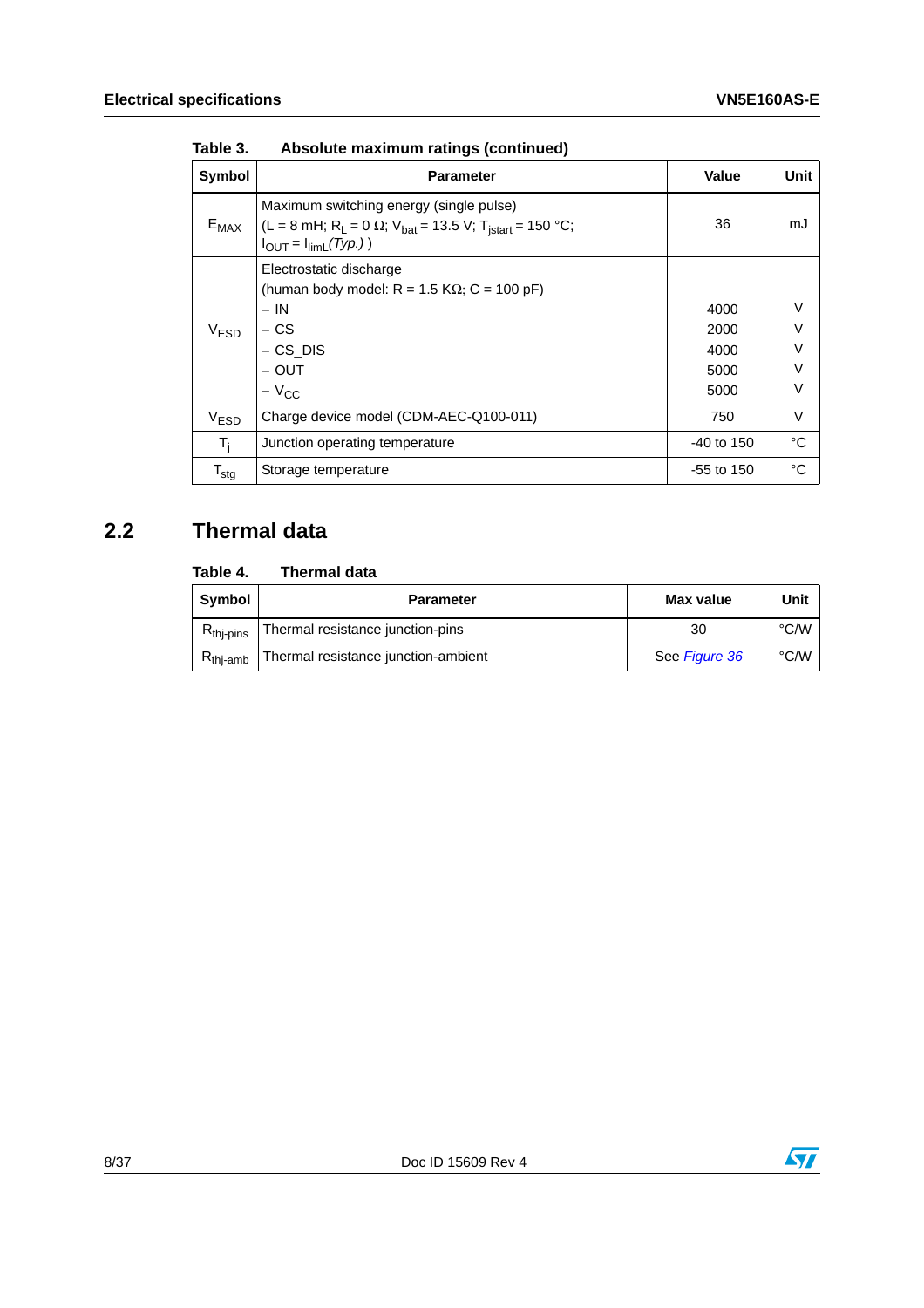## <span id="page-8-0"></span>**2.3 Electrical characteristics**

Values specified in this section are for 8 V < V<sub>CC</sub> < 28 V; -40 °C < Tj < 150 °C, unless otherwise stated.

| Symbol             | <b>Parameter</b>                          | <b>Test conditions</b>                                                                 | Min.     | Typ.      | Max.      | Unit      |  |
|--------------------|-------------------------------------------|----------------------------------------------------------------------------------------|----------|-----------|-----------|-----------|--|
| $V_{\rm CC}$       | Operating supply voltage                  |                                                                                        | 4.5      | 13        | 28        | V         |  |
| V <sub>USD</sub>   | Undervoltage shut-down                    |                                                                                        |          | 3.5       | 4.5       | $\vee$    |  |
| VUSDhyst           | Undervoltage shut-down<br>hysteresis      |                                                                                        |          | 0.5       |           | $\vee$    |  |
|                    |                                           | $I_{\text{OUT}} = 1 \text{ A}$ , T <sub>i</sub> = 25 °C                                |          |           | 160       |           |  |
| $R_{ON}$           | ON-state resistance                       | $I_{\text{OUT}} = 1 \text{ A}$ , T <sub>i</sub> = 150 °C                               |          |           | 320       | $m\Omega$ |  |
|                    |                                           | $I_{\text{OUT}} = 1 \text{ A}$ , $V_{\text{CC}} = 5 \text{ V}$ , $T_i = 25 \text{ °C}$ |          |           | 210       |           |  |
| $V_{\text{clamp}}$ | Voltage clamp                             | $IS = 20$ mA                                                                           | 41       | 46        | 52        | V         |  |
|                    | Supply current                            | OFF-state: $V_{CC}$ = 13 V,<br>$V_{1N} = V_{OUT} = 0 V$ , T <sub>i</sub> = 25 °C       |          | $2^{(1)}$ | $5^{(1)}$ | μA        |  |
| Is                 |                                           | ON-state: $V_{IN} = 5 V$ , $V_{CC} = 13 V$ ,<br>$I_{\text{OUT}} = 0$ A                 |          | 1.9       | 3.5       | mA        |  |
|                    | OFF-state output current                  | $V_{IN} = V_{OUIT} = 0$ V, $V_{CC} = 13$ V,<br>$T_i = 25 °C$                           | $\Omega$ | 0.01      | 3         |           |  |
| $I_{L(off1)}$      |                                           | $V_{IN} = V_{OUIT} = 0 V$ , $V_{CC} = 13 V$ ,<br>$T_i = 125 °C$                        | $\Omega$ |           | 5         | μA        |  |
| $V_F$              | Output - V <sub>CC</sub> diode<br>voltage | $-I_{\text{OUT}} = 1 \text{ A}$ , T <sub>i</sub> = 150 °C                              |          |           | 0.7       | $\vee$    |  |

<span id="page-8-1"></span>Table 5. **Power section** 

1. PowerMOS leakage included.

<span id="page-8-2"></span>Table 6. **Switching (V<sub>CC</sub> = 13 V; T<sub>j</sub> = 25 °C)** 

| Symbol                              | <b>Parameter</b>                                    | <b>Test conditions</b>              | Min. | Typ.          | Max. | Unit      |
|-------------------------------------|-----------------------------------------------------|-------------------------------------|------|---------------|------|-----------|
| $t_{d(on)}$                         | Turn-on delay time                                  | $R_1 = 13 \Omega$<br>(see Figure 6) |      | 10            |      | μs        |
| $t_{d(off)}$                        | Turn-off delay time                                 | $R_1 = 13 \Omega$<br>(see Figure 6) |      | 10            |      | μs        |
| $dV_{OUT}/dt_{(on)}$                | Turn-on voltage slope $ R_1 = 13 \Omega$            |                                     |      | See Figure 26 |      | $V/\mu s$ |
| $dV_{\text{OUT}}/dt_{\text{(off)}}$ | Turn-off voltage slope $ R_1 = 13 \Omega$           |                                     |      | See Figure 28 |      | $V/\mu s$ |
| <b>W<sub>ON</sub></b>               | Switching energy<br>losses during t <sub>won</sub>  | $R_1 = 13 \Omega$<br>(see Figure 6) |      | 0.05          |      | mJ        |
| $W_{\text{OFF}}$                    | Switching energy<br>losses during t <sub>woff</sub> | $R_1 = 13 \Omega$<br>(see Figure 6) |      | 0.03          |      | mJ        |

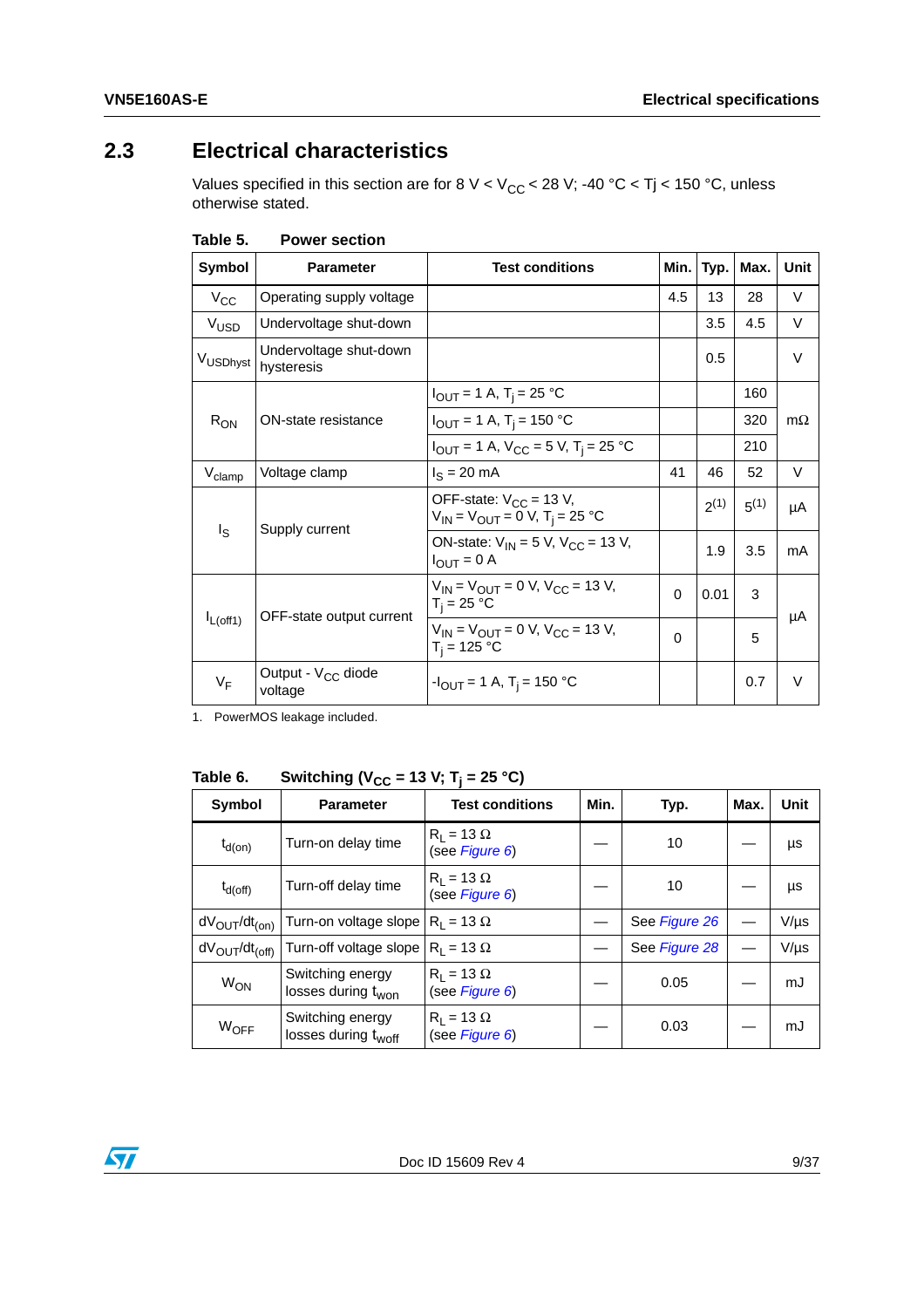| Symbol                  | <b>Parameter</b>          | <b>Test conditions</b>          | Min. | Typ.   | Max.           | Unit   |  |
|-------------------------|---------------------------|---------------------------------|------|--------|----------------|--------|--|
| $V_{IL}$                | Low-level input voltage   |                                 |      |        | 0.9            | V      |  |
| I <sub>IL</sub>         | Low-level input current   | $V_{IN} = 0.9 V$                | 1    |        |                | μA     |  |
| $V_{\text{IH}}$         | High-level input voltage  |                                 | 2.1  |        |                | V      |  |
| Iн                      | High-level input current  | $V_{IN} = 2.1 V$                |      |        | 10             | μA     |  |
| $V_{I(hyst)}$           | Hysteresis input voltage  |                                 | 0.25 |        |                | $\vee$ |  |
|                         | Input voltage clamp       | $I_{IN}$ = 1 mA                 | 5.5  |        | $\overline{7}$ | V      |  |
| $V_{ICL}$               |                           | $I_{IN}$ = -1 mA                |      | $-0.7$ |                |        |  |
| V <sub>CSDL</sub>       | Low-level CS_DIS voltage  |                                 |      |        | 0.9            | V      |  |
| $I_{\text{CSDL}}$       | Low-level CS_DIS current  | $V_{CSD} = 0.9 V$               | 1    |        |                | μA     |  |
| <b>V<sub>CSDH</sub></b> | High-level CS_DIS voltage |                                 | 2.1  |        |                | V      |  |
| <b>I</b> CSDH           | High-level CS_DIS current | $V_{\text{CSD}} = 2.1 V$        |      |        | 10             | μA     |  |
| V <sub>CSD(hyst)</sub>  | Hysteresis CS_DIS voltage |                                 | 0.25 |        |                | V      |  |
|                         | CS_DIS voltage clamp      | $I_{\text{CSD}} = 1 \text{ mA}$ | 5.5  |        | $\overline{7}$ | V      |  |
| V <sub>CSCL</sub>       |                           | $I_{CSD} = -1$ mA               |      | $-0.7$ |                |        |  |

#### <span id="page-9-0"></span>Table 7. **Logic inputs**

<span id="page-9-1"></span>Table 8. **Protection and diagnostics(1)** 

| Symbol                   | <b>Parameter</b>                                | <b>Test conditions</b>                                                | Min.           | Typ.                                      | Max. | Unit        |  |  |
|--------------------------|-------------------------------------------------|-----------------------------------------------------------------------|----------------|-------------------------------------------|------|-------------|--|--|
|                          | DC short-circuit                                | $V_{CC}$ = 13 V                                                       | $\overline{7}$ | 10                                        | 14   | A           |  |  |
| <b>I</b> <sub>limH</sub> | current                                         | $5 V < V_{CC} < 28 V$                                                 |                |                                           | 14   | A           |  |  |
| l <sub>limL</sub>        | Short-circuit current<br>during thermal cycling | $V_{\text{CC}}$ = 13 V<br>$T_R < T_i < T_{TSD}$                       |                | 2.5                                       |      | A           |  |  |
| T <sub>TSD</sub>         | Shutdown<br>temperature                         |                                                                       | 150            | 175                                       | 200  | °€          |  |  |
| $T_R$                    | Reset temperature                               |                                                                       | $T_{RS}$ + 1   | $T_{RS}$ + 5                              |      | $^{\circ}C$ |  |  |
| $T_{RS}$                 | Thermal reset of<br><b>STATUS</b>               |                                                                       | 135            |                                           |      | °C.         |  |  |
| $T_{H YST}$              | Thermal hysteresis<br>$(T_{\text{TSD}} - T_R)$  |                                                                       |                | $\overline{7}$                            |      | ∘∩          |  |  |
| V <sub>DEMAG</sub>       | Turn-off output<br>voltage clamp                | $I_{\text{OUT}} = 1$ A, $V_{\text{IN}} = 0$ ,<br>$L = 20$ mH          |                | $V_{CC}$ - 41 $V_{CC}$ - 46 $V_{CC}$ - 52 |      | $\vee$      |  |  |
| $V_{ON}$                 | Output voltage drop<br>limitation               | $I_{\text{OUT}}$ = 0.03 A (see Figure 8)<br>$T_i = -40$ °C to +150 °C |                | 25                                        |      | mV          |  |  |

1. To ensure long term reliability under heavy overload or short circuit conditions, protection and related diagnostic signals must be used together with a proper software strategy. If the device is subjected to abnormal conditions, this software must limit the duration and number of activation cycles.

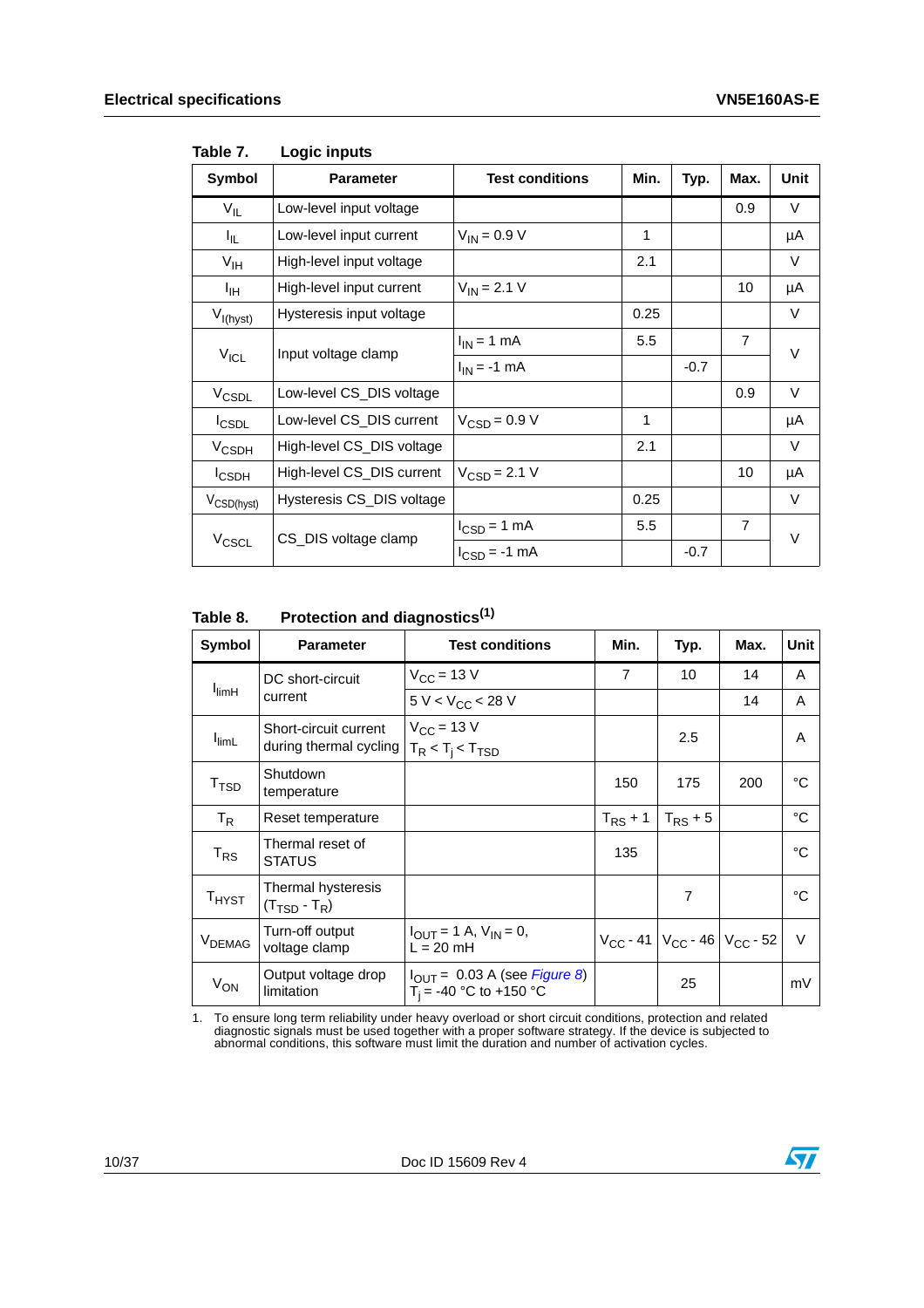| Symbol                    | $\frac{1}{2}$ of the series (b) $\frac{1}{2}$ or $\frac{1}{2}$ (c) $\frac{1}{2}$ in the series of $\frac{1}{2}$<br><b>Parameter</b> | <b>Test conditions</b>                                                                                                                   | Min.        | Typ.       | Max.           | Unit |
|---------------------------|-------------------------------------------------------------------------------------------------------------------------------------|------------------------------------------------------------------------------------------------------------------------------------------|-------------|------------|----------------|------|
| $K_0$                     | <b>IOUT/ISENSE</b>                                                                                                                  | $I_{OUT} = 0.025$ A, $V_{SENSE} = 0.5$ V<br>$T_i = -40$ °C to 150 °C                                                                     | 265         | 490        | 715            |      |
| $K_1$                     | <b>IOUT/ISENSE</b>                                                                                                                  | $I_{\text{OUT}} = 0.35$ A, $V_{\text{SENSE}} = 0.5$ V<br>$T_i = -40$ °C to 150 °C<br>$T_i = 25 °C$ to 150 °C                             | 355<br>385  | 465<br>465 | 575<br>545     |      |
| $dK_1/K_1^{(1)}$          | Current sense ratio drift                                                                                                           | $I_{\text{OUT}} = 0.35$ A, $V_{\text{SENSE}} = 0.5$ V<br>$T_i = -40 °C$ to 150 °C                                                        | -11         |            | $+11$          | $\%$ |
| $K_2$                     | <b>IOUT/ISENSE</b>                                                                                                                  | $I_{\text{OUT}} = 0.5$ A, $V_{\text{SENSE}} = 4$ V<br>$T_i = -40$ °C to 150 °C<br>$T_i = 25 °C$ to 150 °C                                | 380<br>400  | 455<br>455 | 530<br>510     |      |
| $dK_2/K_2^{(1)}$          | Current sense ratio drift                                                                                                           | $I_{OUT} = 0.5 A;$<br>$T_i = -40$ °C to 150 °C                                                                                           | -8          |            | +8             | ℅    |
| $K_3$                     | <b>IOUT/ISENSE</b>                                                                                                                  | $I_{\text{OUT}}$ = 1.5 A, $V_{\text{SENSE}}$ = 4 V<br>$T_i = -40$ °C to 150 °C<br>$T_i = 25 °C$ to 150 °C                                | 420<br>420  | 455<br>455 | 490<br>480     |      |
| $dK_3/K_3^{(1)}$          | Current sense ratio drift                                                                                                           | $I_{OUT} = 1.5 A;$<br>$T_i = -40$ °C to 150 °C                                                                                           | -4          |            | +4             | %    |
|                           | Analog sense leakage<br>current                                                                                                     | $I_{\text{OUT}} = 0$ A, $V_{\text{SENSE}} = 0$ V,<br>$V_{CSD} = 5 V, V_{IN} = 0 V,$<br>$T_i = -40 °C$ to 150 °C                          | 0           |            | 1              |      |
| <b>ISENSE0</b>            |                                                                                                                                     | $I_{O I J T} = 0$ A, $V_{\text{SENSE}} = 0$ V,<br>$V_{CSD} = 0 V, V_{IN} = 5 V,$<br>$T_i = -40$ °C to 150 °C                             | $\mathbf 0$ |            | $\overline{c}$ | μA   |
|                           |                                                                                                                                     | $I_{OIIT}$ = 1 A, $V_{SENSE}$ = 0 V,<br>$V_{CSD} = 5 V, V_{IN} = 5 V,$<br>$T_i = -40 °C$ to 150 °C                                       | 0           |            | 1              |      |
| V <sub>SENSE</sub>        | Max analog sense<br>output voltage                                                                                                  | $R_{\text{SENSE}} = 10 \text{ K}\Omega$<br>$I_{OUT} = 1 A;$                                                                              | 5           |            |                | V    |
| $V_{\text{SENSEH}}^{(2)}$ | Analog sense output<br>voltage in fault condition                                                                                   | $V_{CC}$ = 13 V, $R_{SENSE}$ = 3.9 K $\Omega$                                                                                            |             | 8          |                | V    |
| $I_{\text{SENSEH}}^{(2)}$ | Analog sense output<br>current in fault condition                                                                                   | $V_{CC}$ = 13 V, $V_{SENSE}$ = 5 V                                                                                                       |             | 9          |                | mA   |
| t <sub>DSENSE1H</sub>     | Delay response time<br>from falling edge of<br>CS_DIS pin                                                                           | $V_{\text{SENSE}} < 4 V$ ,<br>$0.025 A < I_{\text{OUT}} < 1.5 A$<br>$I_{\text{SENSE}}$ = 90% of $I_{\text{SENSE max}}$<br>(see Figure 4) |             | 40         | 100            | μs   |
| t <sub>DSENSE1L</sub>     | Delay response time<br>from rising edge of<br>CS_DIS pin                                                                            | $V_{\text{SENSE}}$ < 4 V,<br>$0.025 A < I_{OUT}$ < 1.5 A<br>$I_{\text{SENSE}}$ = 10% of $I_{\text{SENSE max}}$<br>(see Figure 4)         |             | 5          | 20             | μs   |

<span id="page-10-0"></span>Table 9. Current sense  $(8 \text{ V} < V_{\text{eq}} < 18 \text{ V})$ 

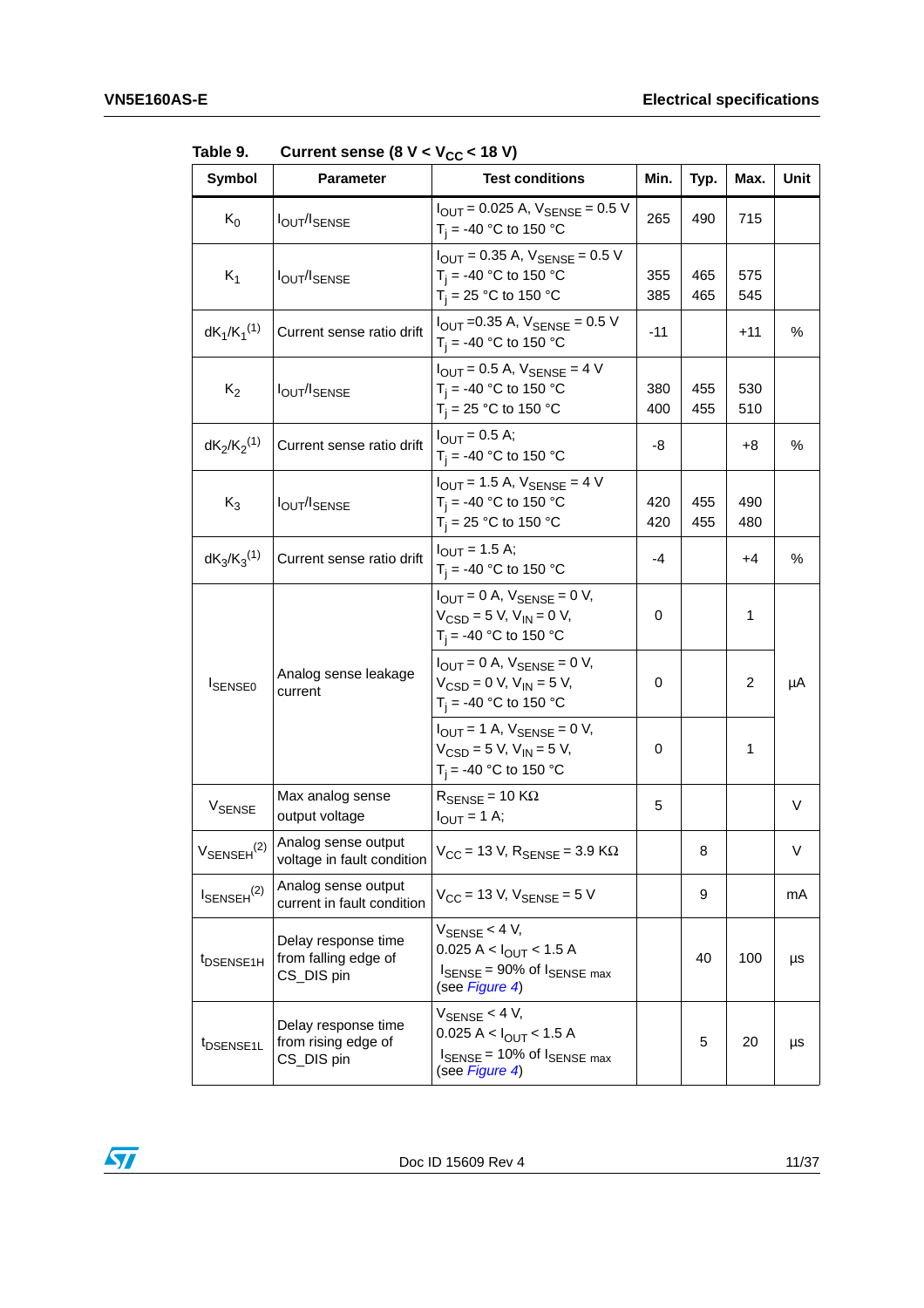| Symbol                         | <b>Parameter</b>                                                                                    | <b>Test conditions</b>                                                                                                                                                        | Min. | Typ. | Max. | Unit |
|--------------------------------|-----------------------------------------------------------------------------------------------------|-------------------------------------------------------------------------------------------------------------------------------------------------------------------------------|------|------|------|------|
| <sup>t</sup> DSENSE2H          | Delay response time<br>from rising edge of IN<br>pin                                                | $V_{\text{SENSE}}$ < 4 V,<br>$0.025 A < I_{OUIT} < 1.5 A$<br>ISENSE=90% of ISENSE max<br>(see Figure 4)                                                                       |      | 30   | 160  | μs   |
| $\Delta t$ <sub>DSENSE2H</sub> | Delay response time<br>between rising edge of<br>output current and rising<br>edge of current sense | $V_{\text{SENSE}}$ < 4 V,<br>$I_{\text{SENSE}}$ = 90% of $I_{\text{SENSEMAX}}$ .<br>$I_{\text{OUT}}$ = 90% of $I_{\text{OUTMAX}}$<br>I <sub>OUTMAX</sub> =1.5A (see Figure 7) |      |      | 110  | μs   |
| <sup>t</sup> DSENSE2L          | Delay response time<br>from falling edge of IN<br>pin                                               | $V_{\text{SENSE}}$ < 4 V,<br>$0.025 A < I_{OUT} < 1.5 A$<br>ISENSE=10% of ISENSE max<br>(see Figure 4)                                                                        |      | 80   | 250  | μs   |

Table 9. Current sense  $(8 V < V_{CC} < 18 V)$  (continued)

1. Parameter guaranteed by design; it is not tested.

2. Fault condition includes: power limitation, overtemperature and open load OFF-state detection.

<span id="page-11-0"></span>

| Table 10. | Openload detection (8 $V < V_{CC}$ < 18 V) |  |
|-----------|--------------------------------------------|--|
|           |                                            |  |

| Symbol              | <b>Parameter</b>                                                                               | <b>Test conditions</b>                                                                           | Min.   | Typ. | Max. | Unit   |  |
|---------------------|------------------------------------------------------------------------------------------------|--------------------------------------------------------------------------------------------------|--------|------|------|--------|--|
| $V_{OL}$            | OFF-state open-load<br>voltage detection<br>threshold                                          | $V_{IN}$ = 0 V, 8 V < V <sub>CC</sub> < 18 V                                                     | 2      |      | 4    | $\vee$ |  |
| $I_{OL}$            | ON-state open-load<br>current detection<br>threshold                                           | $V_{\text{IN}}$ = 5V, 8 V < V <sub>CC</sub> < 18 V<br>$I_{\text{SENSE}} = 5 \mu A$               | 0.5    |      | 5    | mA     |  |
| <sup>t</sup> DSTKON | Output short-circuit to $V_{CC}$<br>detection delay at turn-off                                | See Figure 5                                                                                     | 180    |      | 1200 | μs     |  |
| $I_{L(off2)r}$      | OFF-state output current<br>at $V_{\text{OUT}} = 4$ V                                          | $V_{IN} = 0 V$ , $V_{SENSE} = 0 V$<br>$V_{\text{OUT}}$ rising from 0 V to 4 V                    | $-120$ |      | 0    |        |  |
| $I_{L(off2)f}$      | OFF-state output current<br>at $V_{\text{OUT}} = 2 V$                                          | $V_{IN} = 0$ V, $V_{SENSE} = V_{SENSEH}$<br>$V_{\text{OUT}}$ falling from $V_{\text{CC}}$ to 2 V | -50    |      | 90   | μA     |  |
| td_vol              | Delay response from<br>output rising edge to<br>V <sub>SENSE</sub> rising edge in<br>open-load | $V_{OUT} = 4 V, V_{IN} = 0 V$<br>$V_{\text{SENSE}} = 90\%$ of $V_{\text{SENSEH}}$                |        |      | 20   | μs     |  |

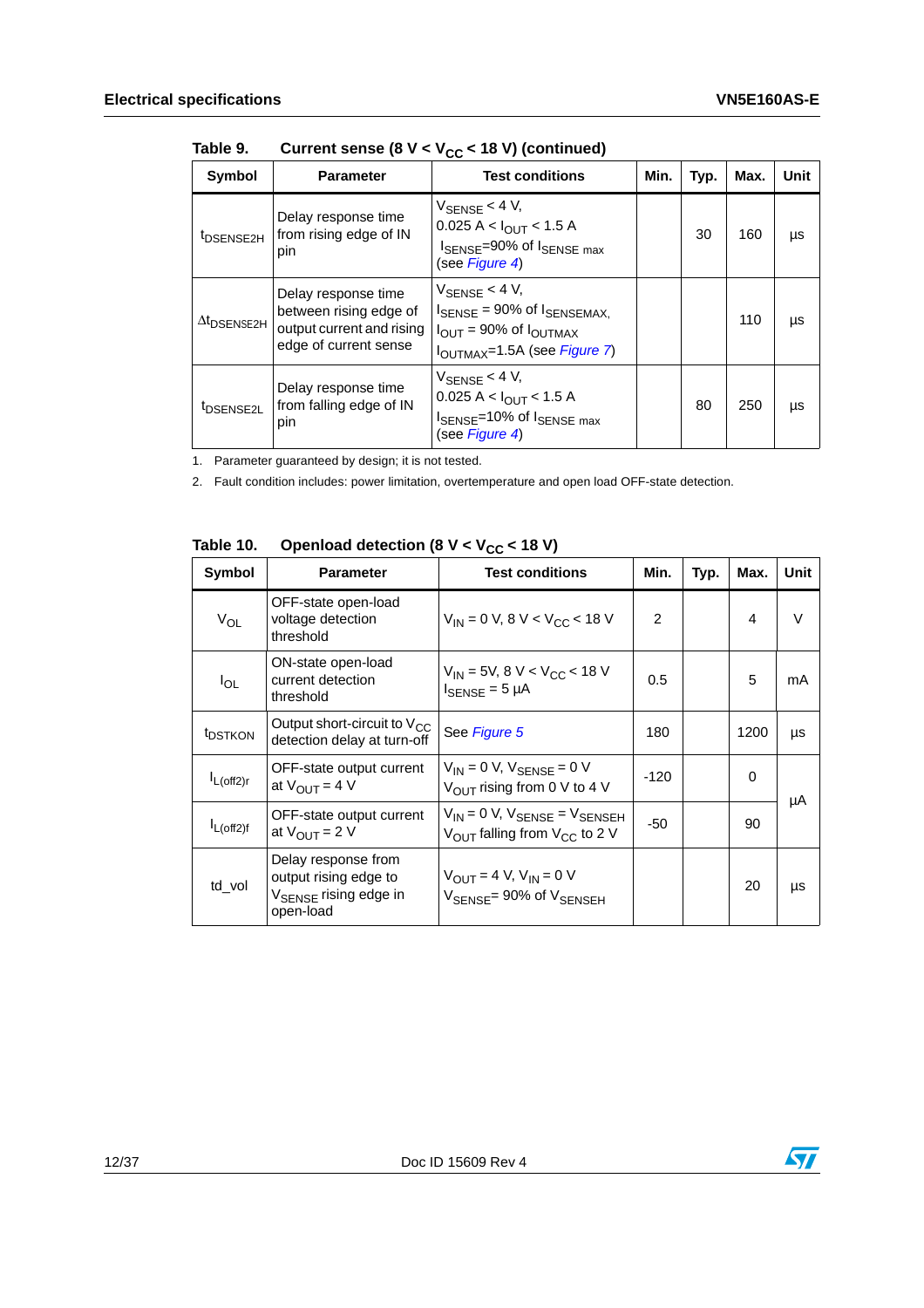<span id="page-12-0"></span>**Figure 4. Current sense delay characteristics**



<span id="page-12-1"></span>



#### <span id="page-12-2"></span>**Figure 6. Switching characteristics**

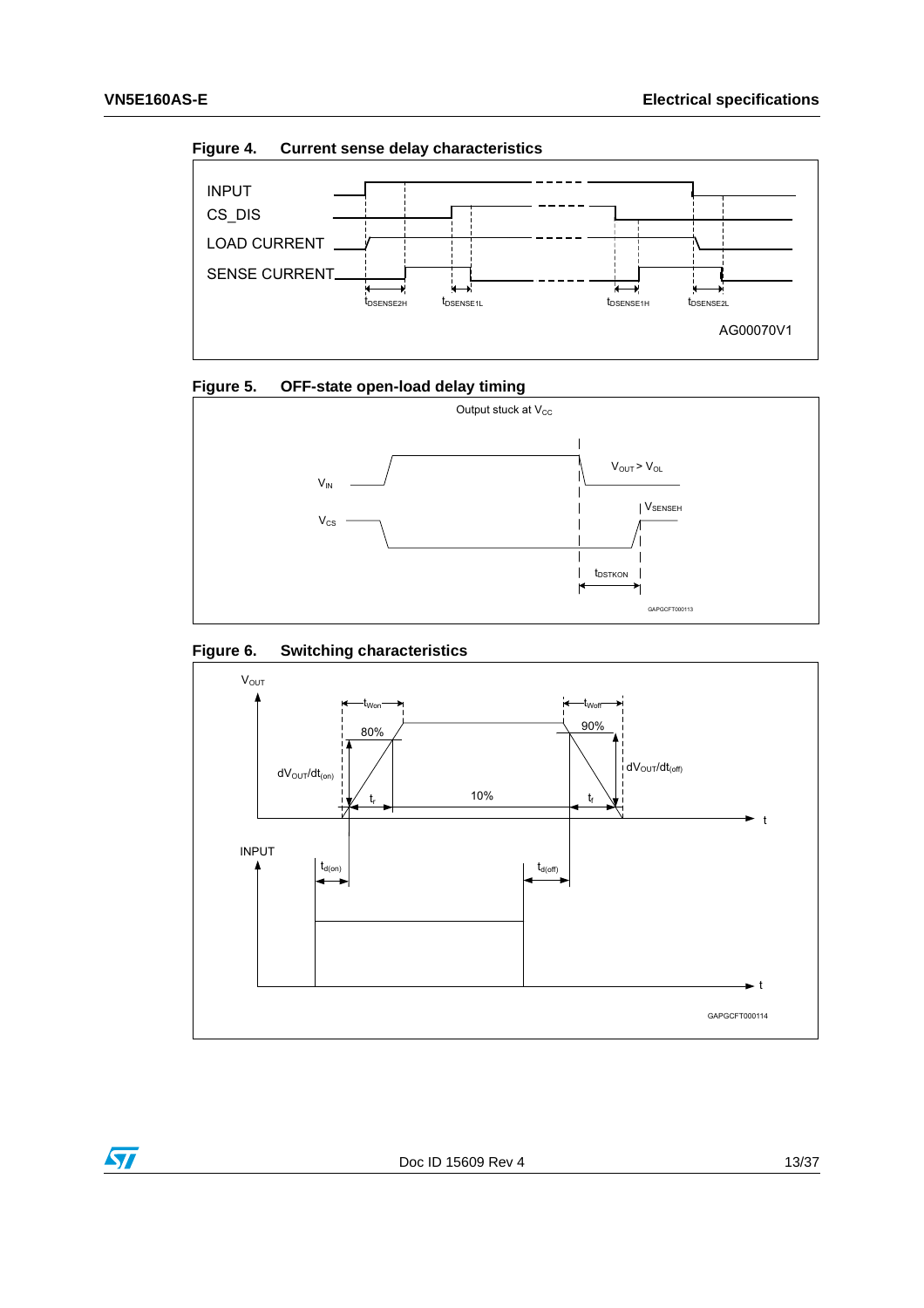

#### <span id="page-13-0"></span>**Figure 7. Delay response time between rising edge of ouput current and rising edge of current sense (CS enabled)**

#### <span id="page-13-1"></span>**Figure 8. Output voltage drop limitation**



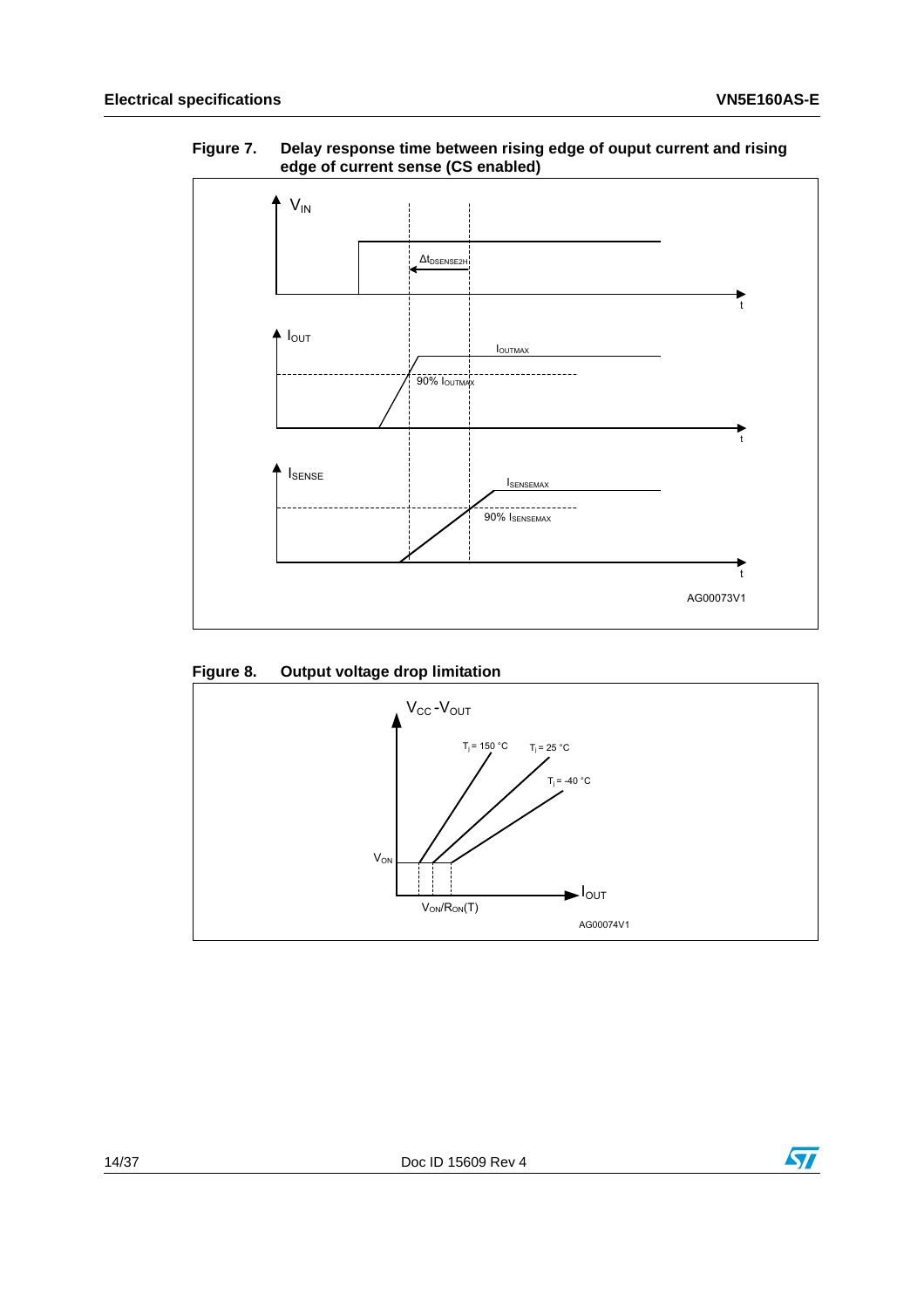

<span id="page-14-0"></span>

<span id="page-14-1"></span>**Figure 10. Maximum current sense ratio drift vs load current[\(1\)](#page-14-2)**



<span id="page-14-2"></span>1. Parameter guaranteed by design; it is not tested.

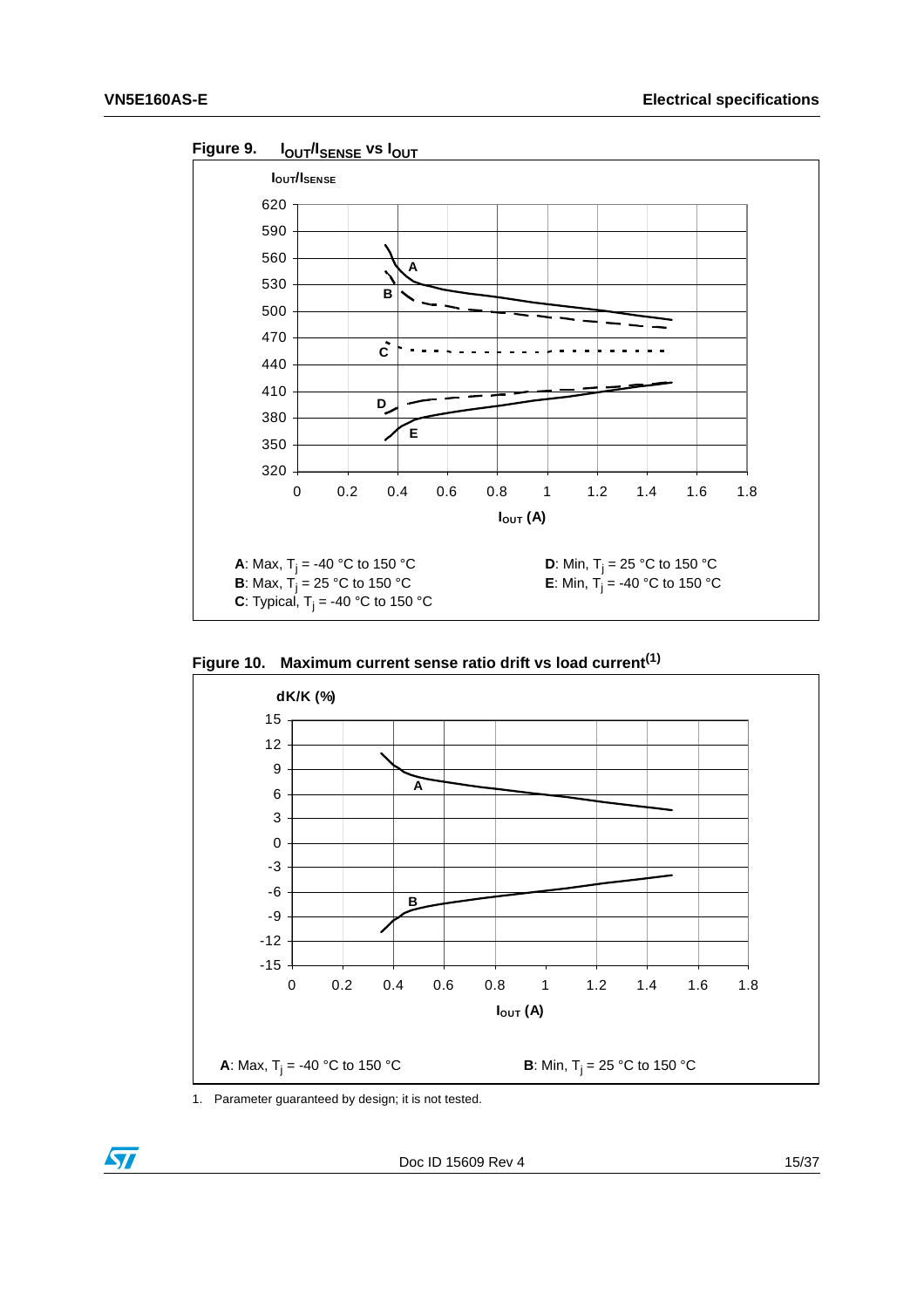#### <span id="page-15-0"></span>Table 11. **Truth table**

| <b>Conditions</b>                              | IN | <b>OUT</b>            | SENSE ( $V_{\text{CSD}} = 0 \text{ V}$ ) <sup>(1)</sup> |
|------------------------------------------------|----|-----------------------|---------------------------------------------------------|
| Normal operation                               |    |                       | 0                                                       |
|                                                | н  | н                     | Nominal                                                 |
|                                                |    |                       | ი                                                       |
| Overtemperature                                | н  |                       | V <sub>SENSEH</sub>                                     |
|                                                |    |                       | O                                                       |
| Undervoltage                                   | н  |                       | 0                                                       |
|                                                | н  | X                     | Nominal                                                 |
| Overload                                       |    | (no power limitation) |                                                         |
|                                                | н  | Cycling               | VSENSEH                                                 |
|                                                |    | (power limitation)    |                                                         |
| Short circuit to GND                           |    |                       | 0                                                       |
| (Power limitation)                             | н  |                       | <b>V<sub>SENSEH</sub></b>                               |
| OFF-state open-load<br>(with external pull-up) |    | Н                     | <b>VSENSEH</b>                                          |

1. If the V<sub>CSD</sub> is high, the SENSE output is at a high impedance, its potential depends on leakage currents and external circuit.

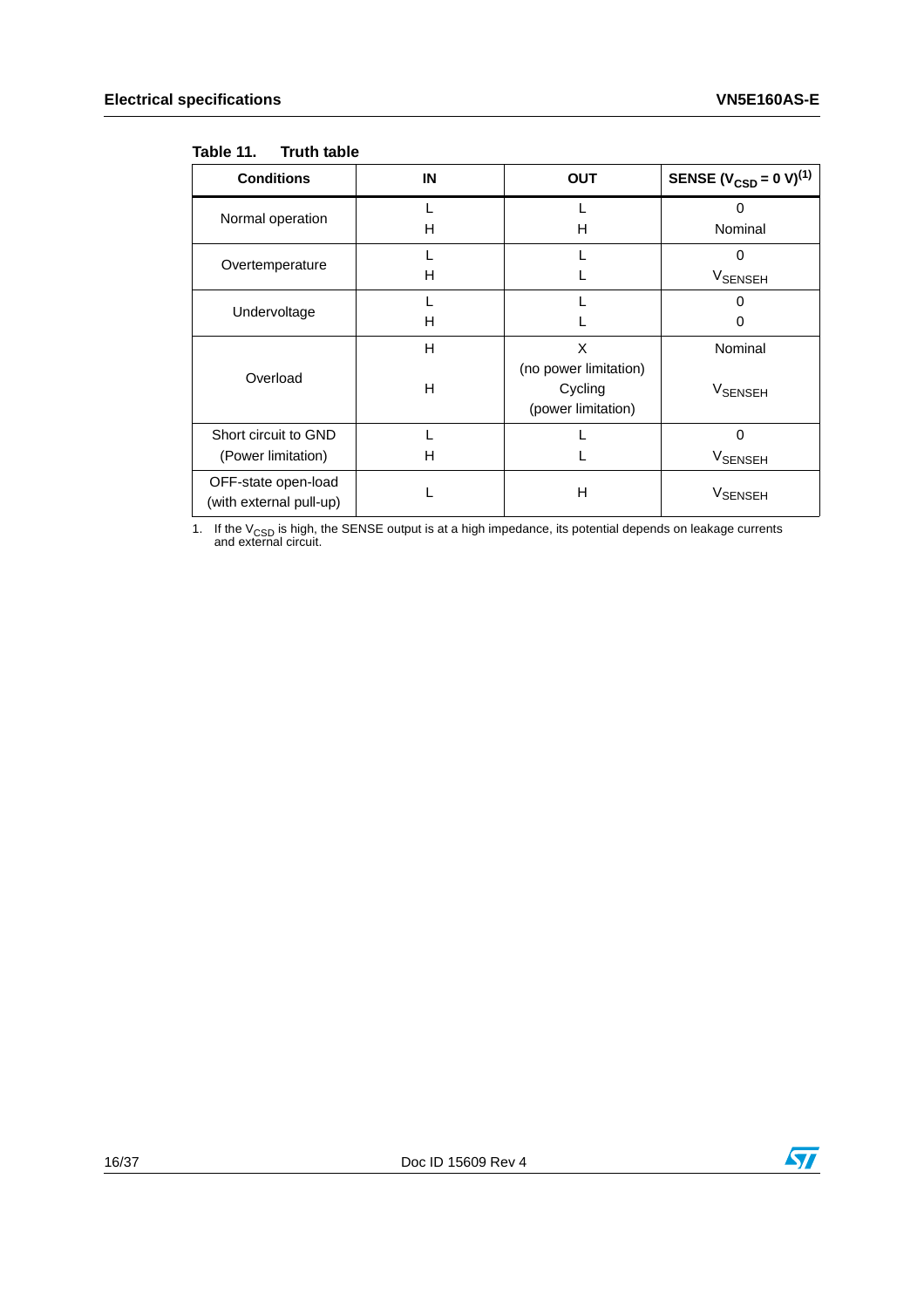| ISO 7637-2:<br>2004(E) | Test levels <sup>(1)</sup> |         | Number of               | <b>Burst cycle/pulse</b> | Delays and       |                          |  |  |  |  |
|------------------------|----------------------------|---------|-------------------------|--------------------------|------------------|--------------------------|--|--|--|--|
| <b>Test pulse</b>      | Ш                          | IV      | pulses or<br>test times | repetition time          |                  | Impedance                |  |  |  |  |
| 1                      | $-75V$                     | $-100V$ | 5000<br>pulses          | 0.5s                     | 5s               | 2 ms, 10 $\Omega$        |  |  |  |  |
| 2a                     | $+37V$                     | $+50V$  | 5000<br>pulses          | 0.2s                     | 5s               | 50 µs, $2 \Omega$        |  |  |  |  |
| За                     | $-100V$                    | $-150V$ | 1h                      | 90 ms                    | $100 \text{ ms}$ | 0.1 µs, 50 $\Omega$      |  |  |  |  |
| 3b                     | $+75V$                     | $+100V$ | 1h                      | 90 ms                    | $100 \text{ ms}$ | 0.1 µs, 50 $\Omega$      |  |  |  |  |
| 4                      | $-6V$                      | $-7V$   | 1 pulse                 |                          |                  | 100 ms.<br>$0.01 \Omega$ |  |  |  |  |
| $5b^{(2)}$             | $+65V$                     | $+87V$  | 1 pulse                 |                          |                  | 400 ms, $2 \Omega$       |  |  |  |  |

<span id="page-16-0"></span>Table 12 **Flectrical transient requirements (part 1)** 

<span id="page-16-1"></span>Table 13. **Electrical transient requirements (part 2)** 

| ISO 7637-2:<br>2004(E)<br><b>Test pulse</b> | Test level results <sup>(1)</sup> |        |  |  |  |
|---------------------------------------------|-----------------------------------|--------|--|--|--|
|                                             | Ш                                 | IV     |  |  |  |
|                                             | C.                                | C      |  |  |  |
| 2a                                          | ⌒                                 | C      |  |  |  |
| 3a                                          | ◠                                 | C      |  |  |  |
| 3b                                          | C                                 | $\cap$ |  |  |  |
| 4                                           | ⌒                                 | C      |  |  |  |
| $5b^{(2)}$                                  |                                   | ⌒      |  |  |  |

1. The above test levels must be considered referred to  $V_{CC} = 13.5$  V except for pulse 5b

2. Valid in case of external load dump clamp: 40 V maximum referred to ground.

<span id="page-16-2"></span>

| Table 14. |  |  | Electrical transient requirements (part 3) |  |  |
|-----------|--|--|--------------------------------------------|--|--|
|-----------|--|--|--------------------------------------------|--|--|

| <b>Class</b> | <b>Contents</b>                                                                                                                                                             |
|--------------|-----------------------------------------------------------------------------------------------------------------------------------------------------------------------------|
| C.           | All functions of the device are performed as designed after exposure to disturbance.                                                                                        |
| E.           | One or more functions of the device are not performed as designed after exposure to<br>disturbance and cannot be returned to proper operation without replacing the device. |

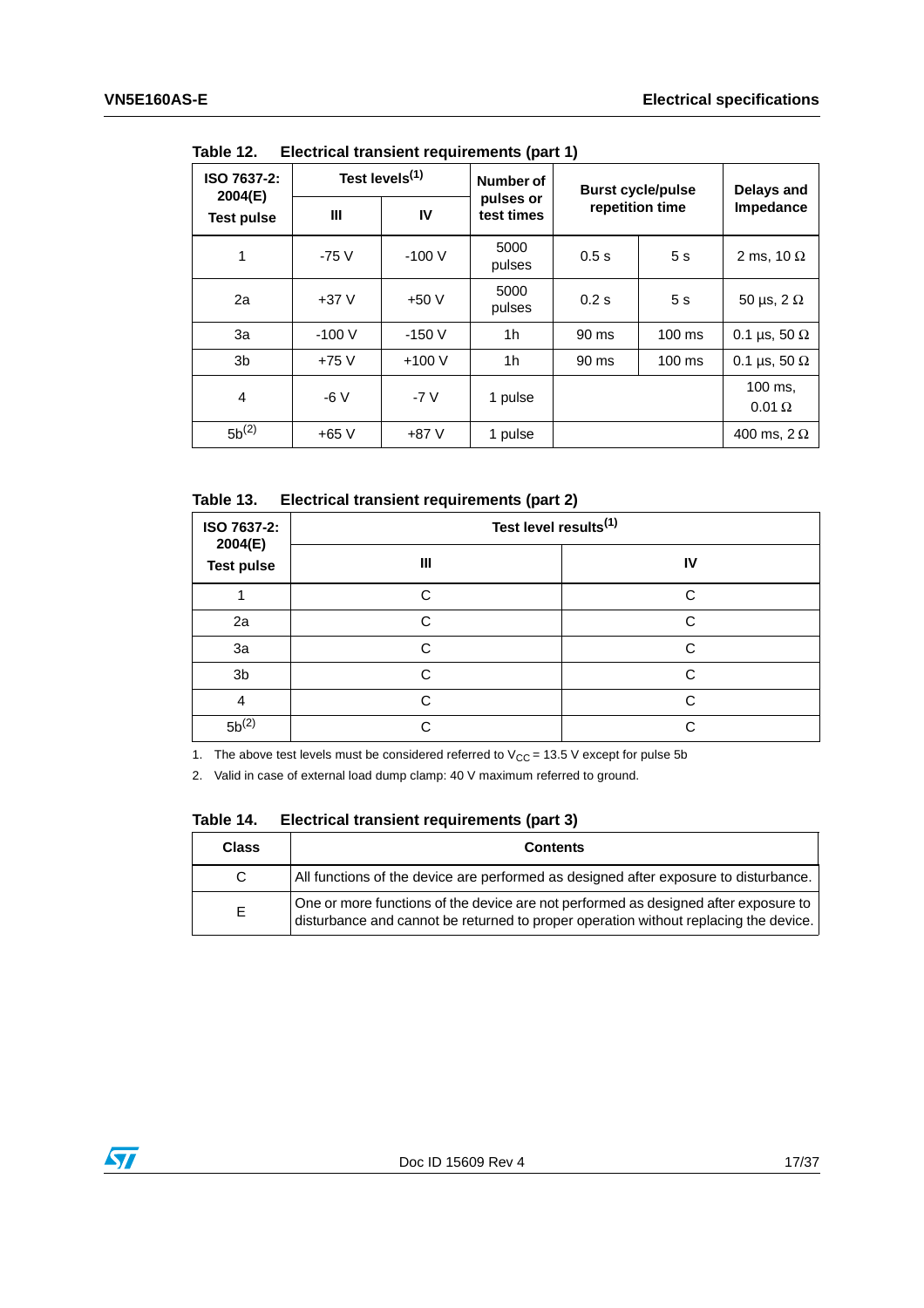## <span id="page-17-0"></span>**2.4 Waveforms**

<span id="page-17-1"></span>



<span id="page-17-2"></span>



18/37 Doc ID 15609 Rev 4

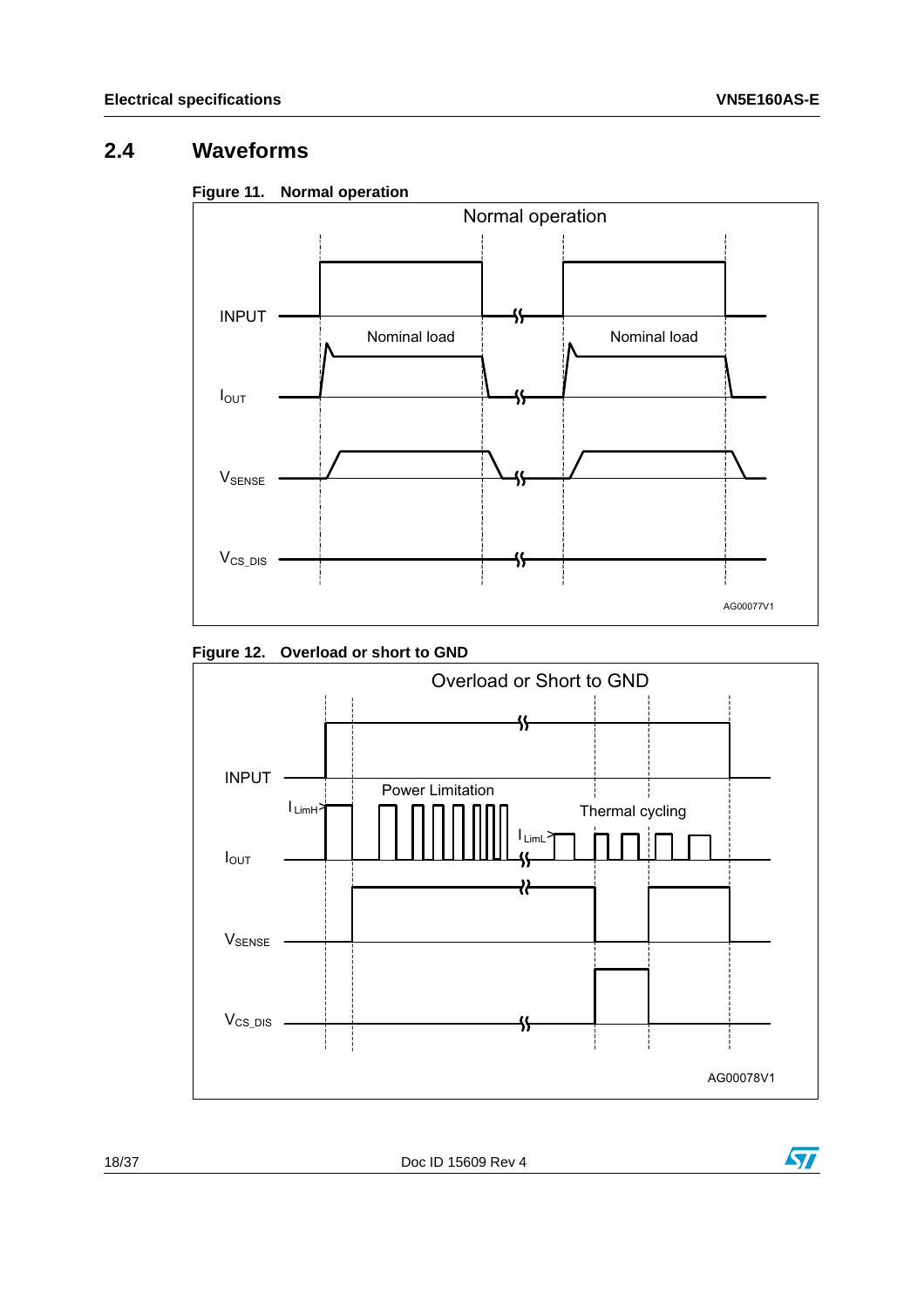

<span id="page-18-0"></span>

<span id="page-18-1"></span>



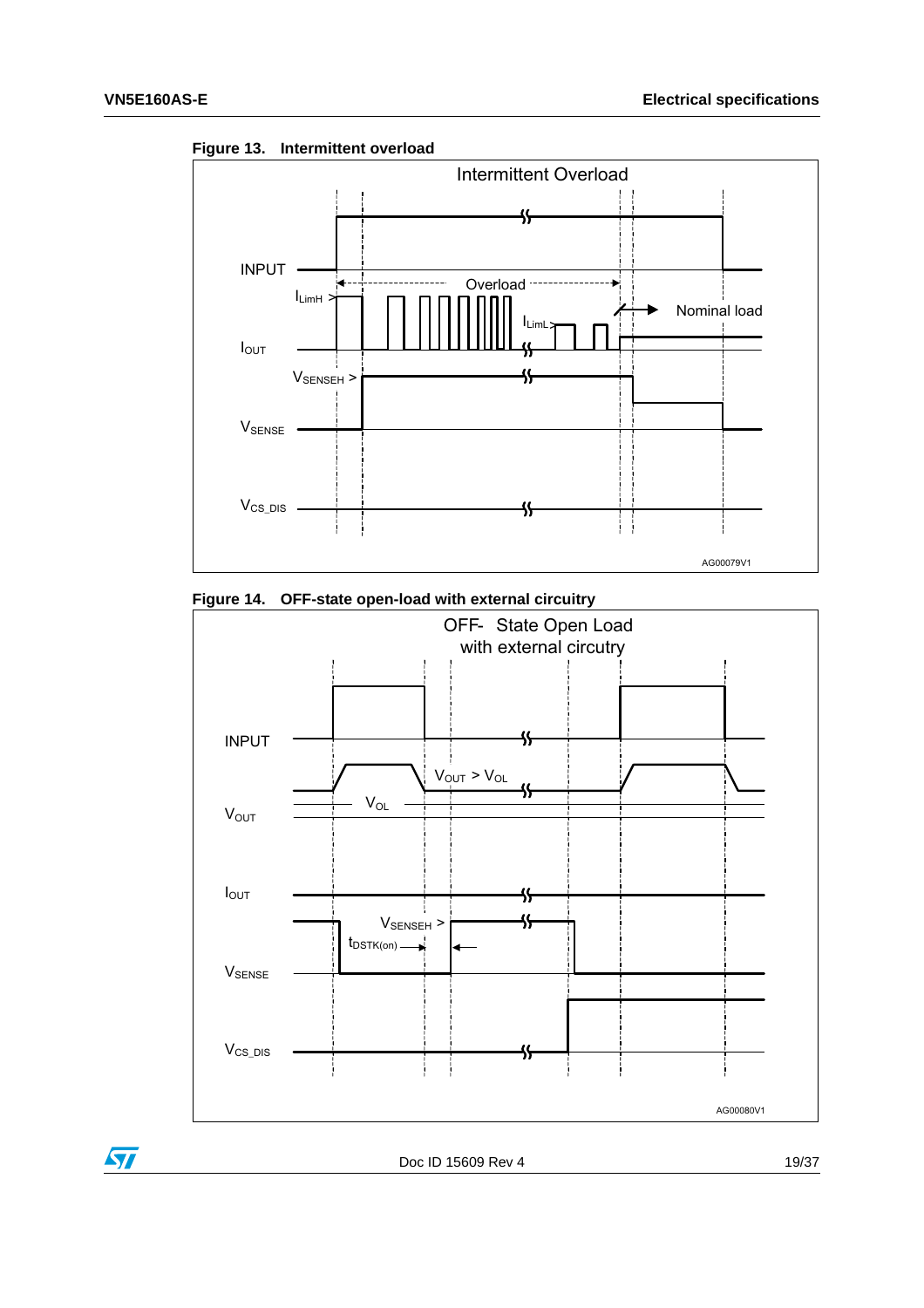<span id="page-19-0"></span>Figure 15. Short to V<sub>CC</sub>



<span id="page-19-1"></span>Figure 16. T<sub>J</sub> evolution in overload or short to GND



20/37 Doc ID 15609 Rev 4

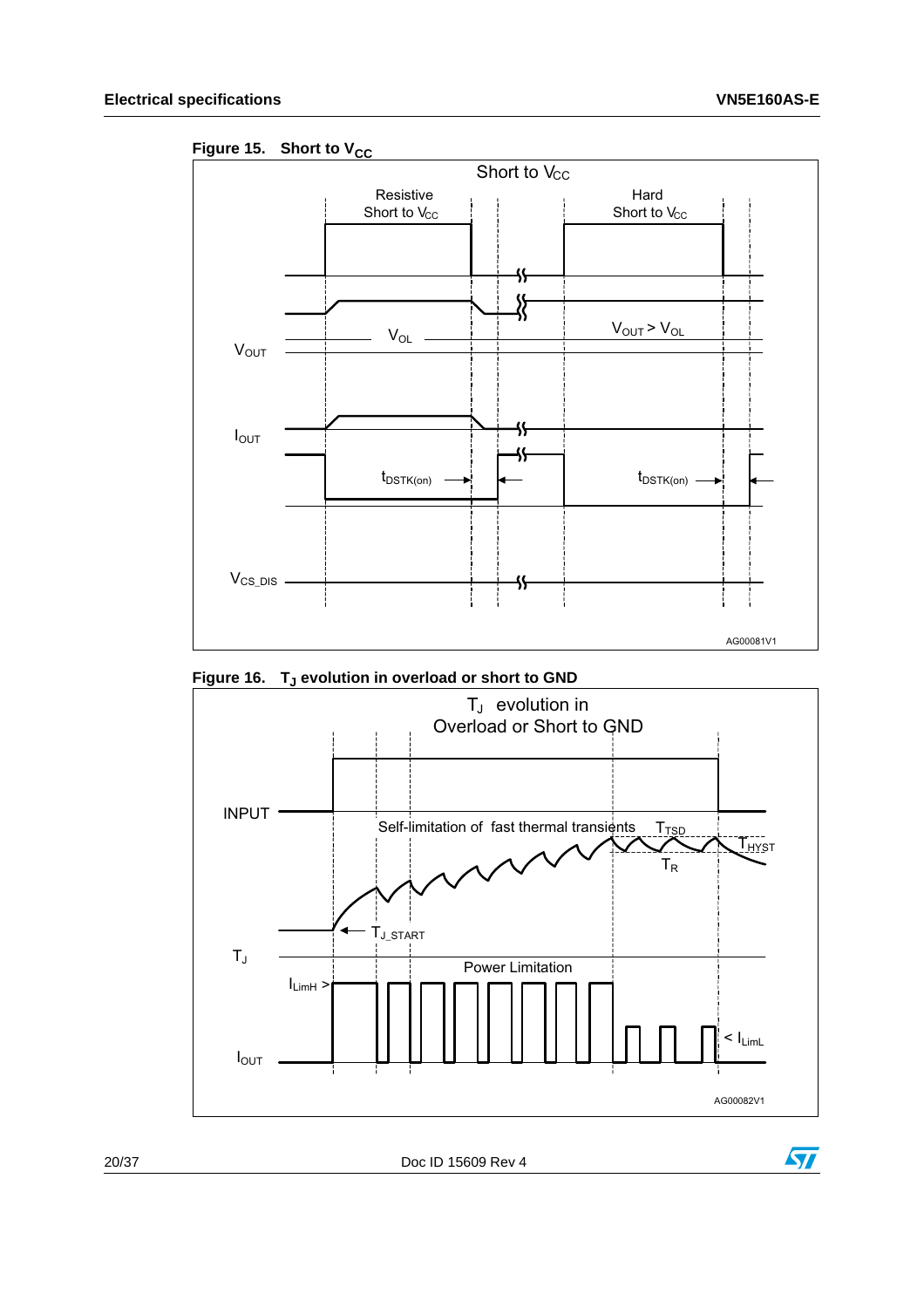#### <span id="page-20-0"></span>**2.5 Electrical characteristics curves**

<span id="page-20-1"></span>Figure 17. OFF-state output current Figure 18. High-level input current

<span id="page-20-4"></span><span id="page-20-2"></span>





<span id="page-20-3"></span>



<span id="page-20-5"></span>

<span id="page-20-6"></span>



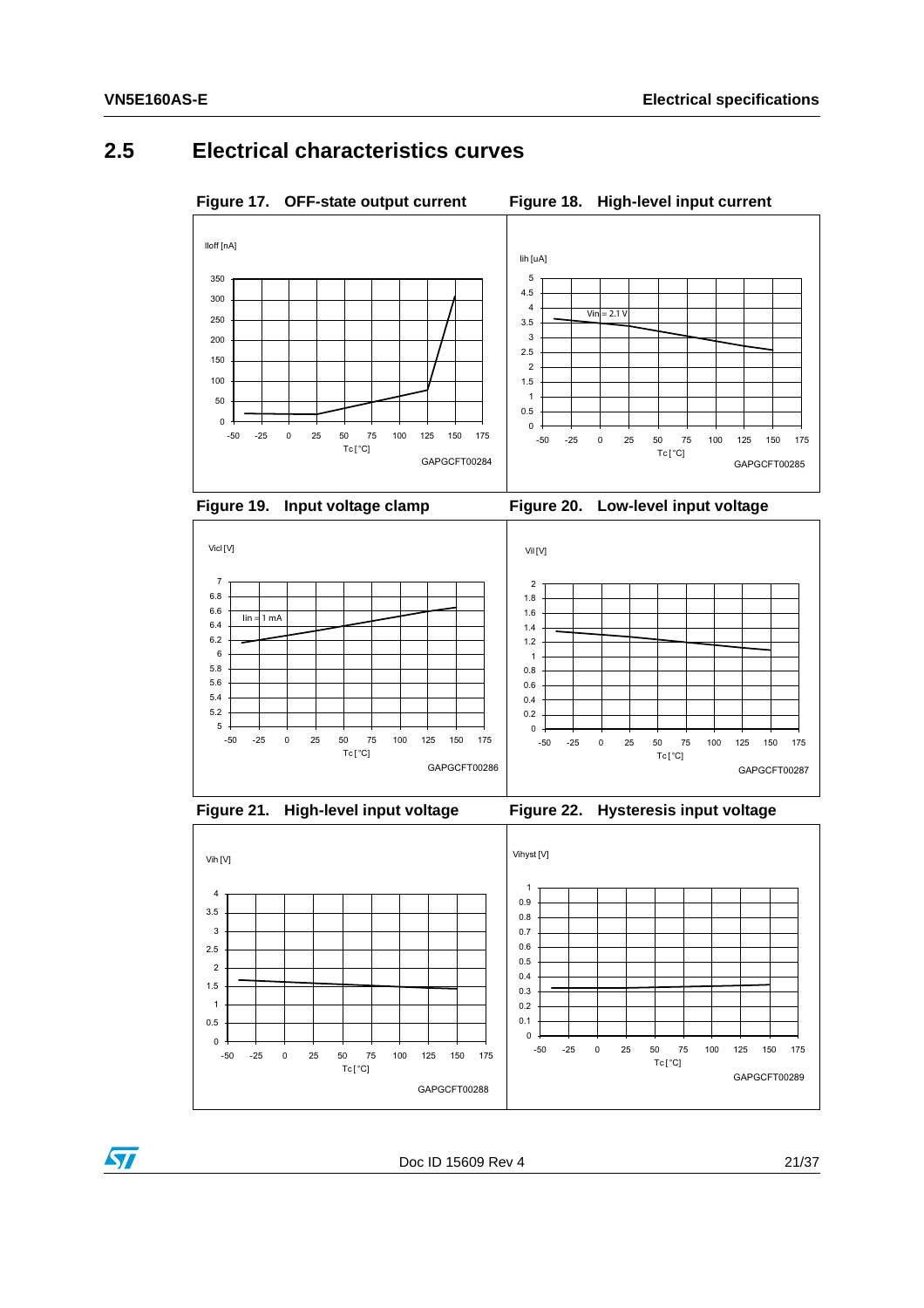

<span id="page-21-1"></span><span id="page-21-0"></span>**Figure 23. ON-state resistance vs. T<sub>case</sub> Figure 24. ON-state resistance vs. V<sub>CC</sub>** 

<span id="page-21-2"></span>

<span id="page-21-3"></span>



<span id="page-21-5"></span>

<span id="page-21-4"></span>



22/37 Doc ID 15609 Rev 4

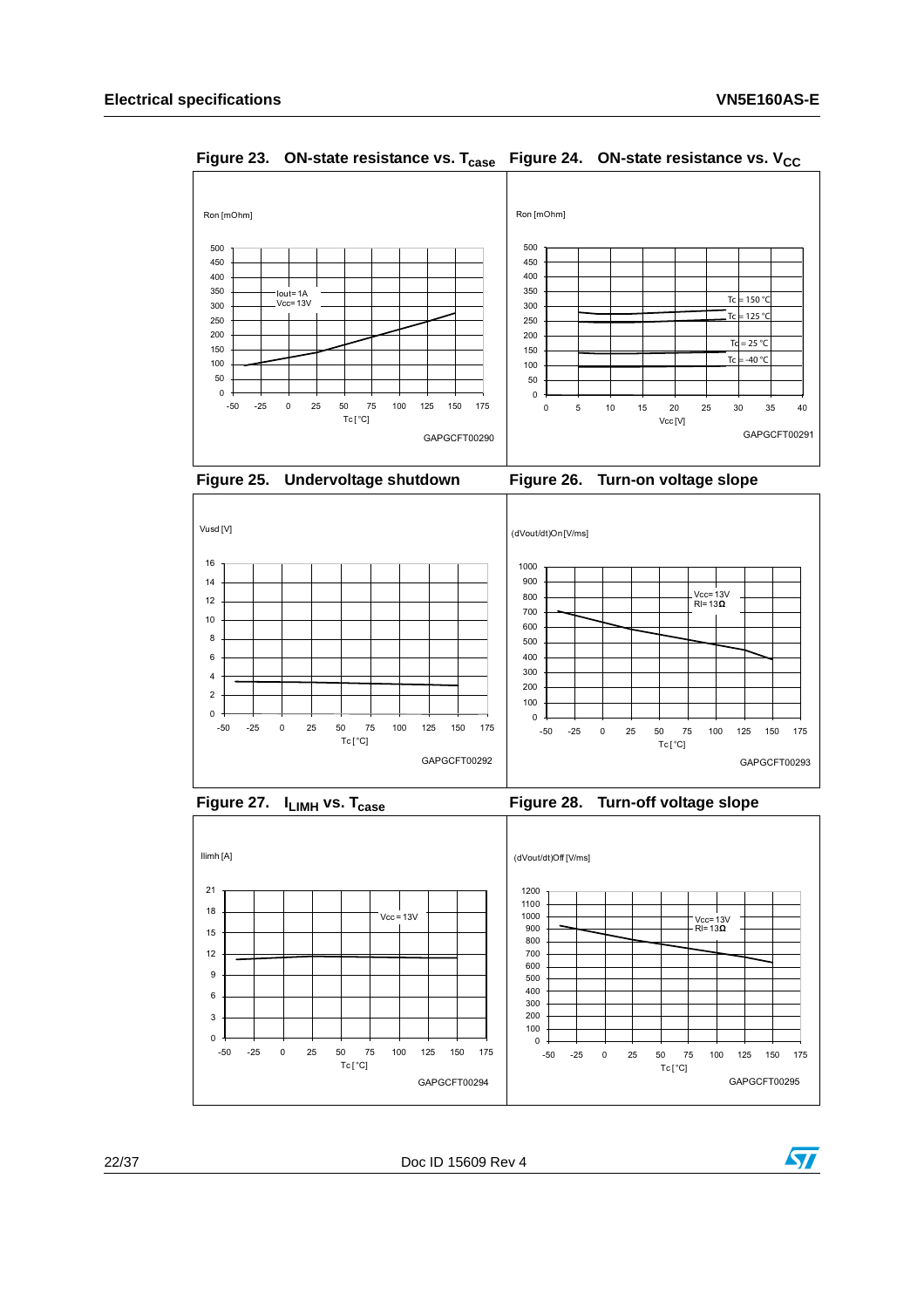<span id="page-22-1"></span><span id="page-22-0"></span>**Figure 29. High-level CS\_DIS voltage Figure 30. CS\_DIS voltage clamp**



<span id="page-22-2"></span>**Figure 31. Low-level CS\_DIS voltage**



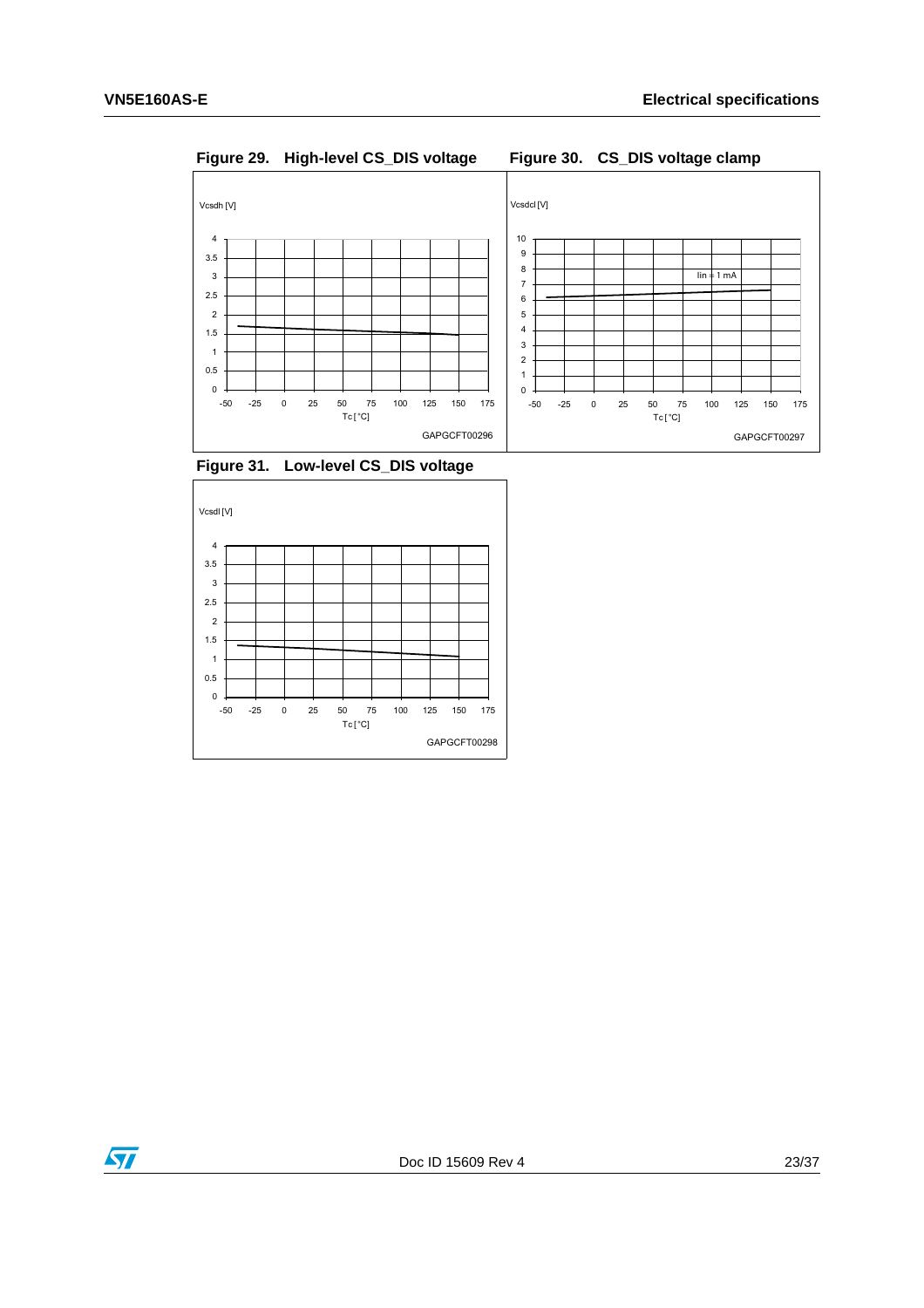## <span id="page-23-0"></span>**3 Application information**



<span id="page-23-3"></span>

## <span id="page-23-1"></span>**3.1 GND protection network against reverse battery**

#### <span id="page-23-2"></span>**3.1.1** Solution 1: resistor in the ground line (R<sub>GND</sub> only)

This can be used with any type of load.

The following is an indication on how to dimension the  $R_{GND}$  resistor.

- 1.  $R_{GND} \leq 600$  mV / ( $I_{S(on)max}$ ).
- 2. R<sub>GND</sub> ≥ (- $V_{CC}$ ) / (- $I_{GND}$ )

where -I<sub>GND</sub> is the DC reverse ground pin current and can be found in the absolute maximum rating section of the device datasheet.

Power dissipation in  $R_{GND}$  (when  $V_{CC}$  < 0: during reverse battery situations) is:

#### **Equation 1**

$$
P_D = (-V_{CC})^2 / R_{GND}
$$

This resistor can be shared amongst several different HSDs. Please note that the value of this resistor should be calculated with formula (1) where  $I_{S(on)max}$  becomes the sum of the maximum ON-state currents of the different devices.

Please note that if the microprocessor ground is not shared by the device ground then the  $R_{GND}$  produces a shift ( $I_{S(on)max}$ <sup>\*</sup>  $R_{GND}$ ) in the input thresholds and the status output

24/37 Doc ID 15609 Rev 4

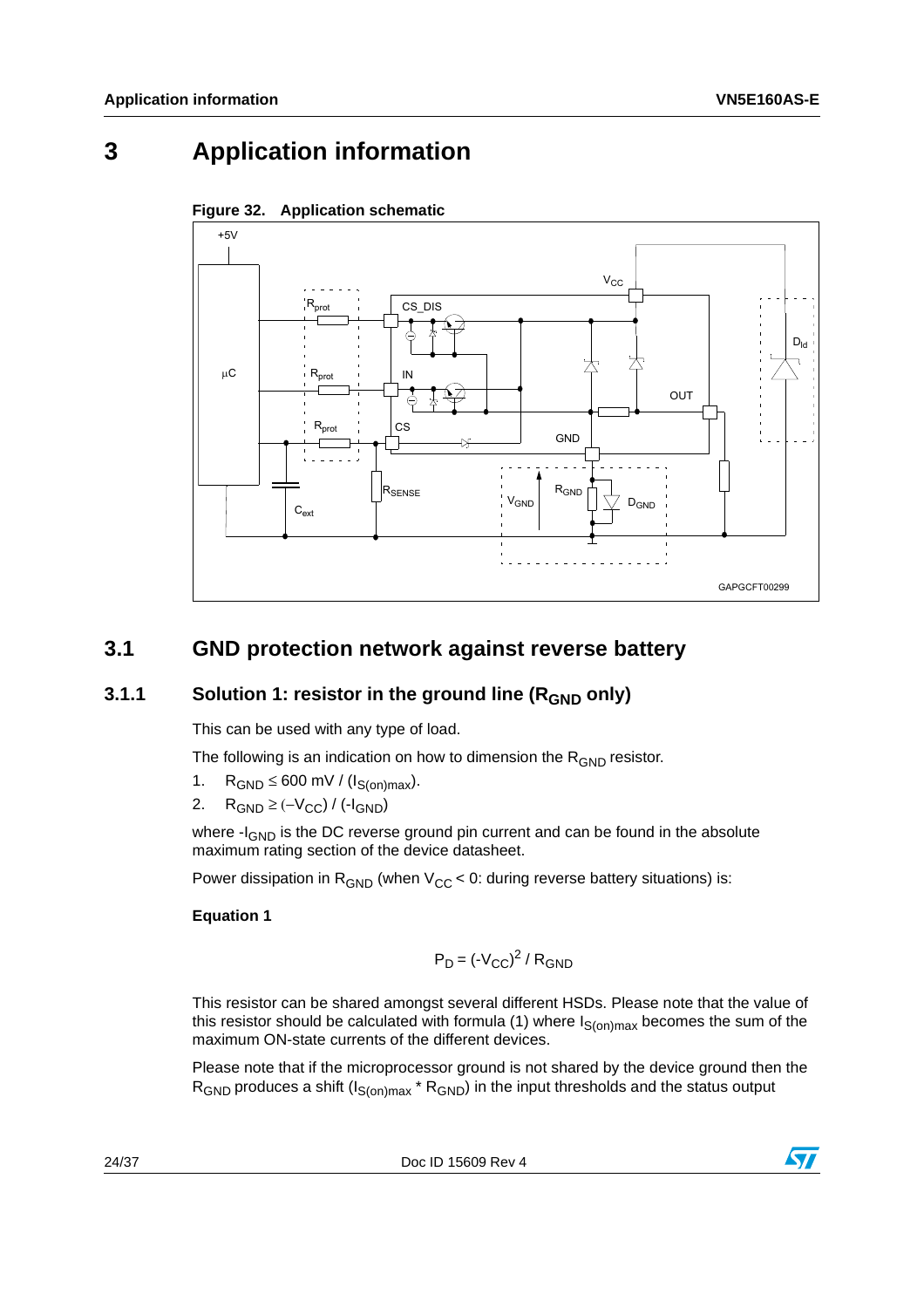values. This shift varies depending on how many devices are ON in the case of several highside drivers sharing the same  $R_{GND}$ .

If the calculated power dissipation leads to a large resistor or several devices have to share the same resistor then ST suggests to utilize Solution 2 (see *[Section 3.1.2: Solution 2: a](#page-24-0)  [diode \(DGND\) in the ground line](#page-24-0)*).

#### <span id="page-24-0"></span>**3.1.2** Solution 2: a diode (D<sub>GND</sub>) in the ground line

A resistor ( $R_{GND}$  = 1 kΩ) should be inserted in parallel to  $D_{GND}$  if the device drives an inductive load.

This small signal diode can be safely shared amongst several different HSDs. Also in this case, the presence of the ground network produces a shift ( $\approx 600$  mV) in the input threshold and in the status output values if the microprocessor ground is not common to the device ground. This shift not varies if more than one HSD shares the same diode/resistor network.

#### <span id="page-24-1"></span>**3.2 Load dump protection**

 $D_{\rm id}$  is necessary (voltage transient suppressor) if the load dump peak voltage exceeds the  $V_{CC}$  max DC rating. The same applies if the device is subject to transients on the  $V_{CC}$  line that are greater than the ones shown in the ISO T/R 7637/1 table.

#### <span id="page-24-2"></span>**3.3 MCU I/Os protection**

If a ground protection network is used and negative transients are present on the  $V_{CC}$  line, the control pins is pulled negative. ST suggests to insert a resistor  $(R<sub>prot</sub>)$  in line to prevent the microcontroller I/O pins to latch-up.

The value of these resistors is a compromise between the leakage current of microcontroller and the current required by the HSD I/Os (input levels compatibility) with the latch-up limit of microcontroller I/Os.

#### **Equation 2**

 $-V_{\text{CCpeak}}/I_{\text{latchup}} \leq R_{\text{prot}} \leq (V_{\text{OHuc}} - V_{\text{IH}} - V_{\text{GND}})/I_{\text{IHmax}}$ 

Calculation example:

For  $V_{CCpeak}$  = - 100 V,  $I_{\text{latchup}} \ge 20$  mA,  $V_{\text{OHuc}} \ge 4.5$  V

5 kΩ  $\leq$  R<sub>prot</sub>  $\leq$  180 kΩ.

Recommended values:  $R_{prot} = 10 k\Omega$ ,  $C_{EXT} = 10 nF$ .

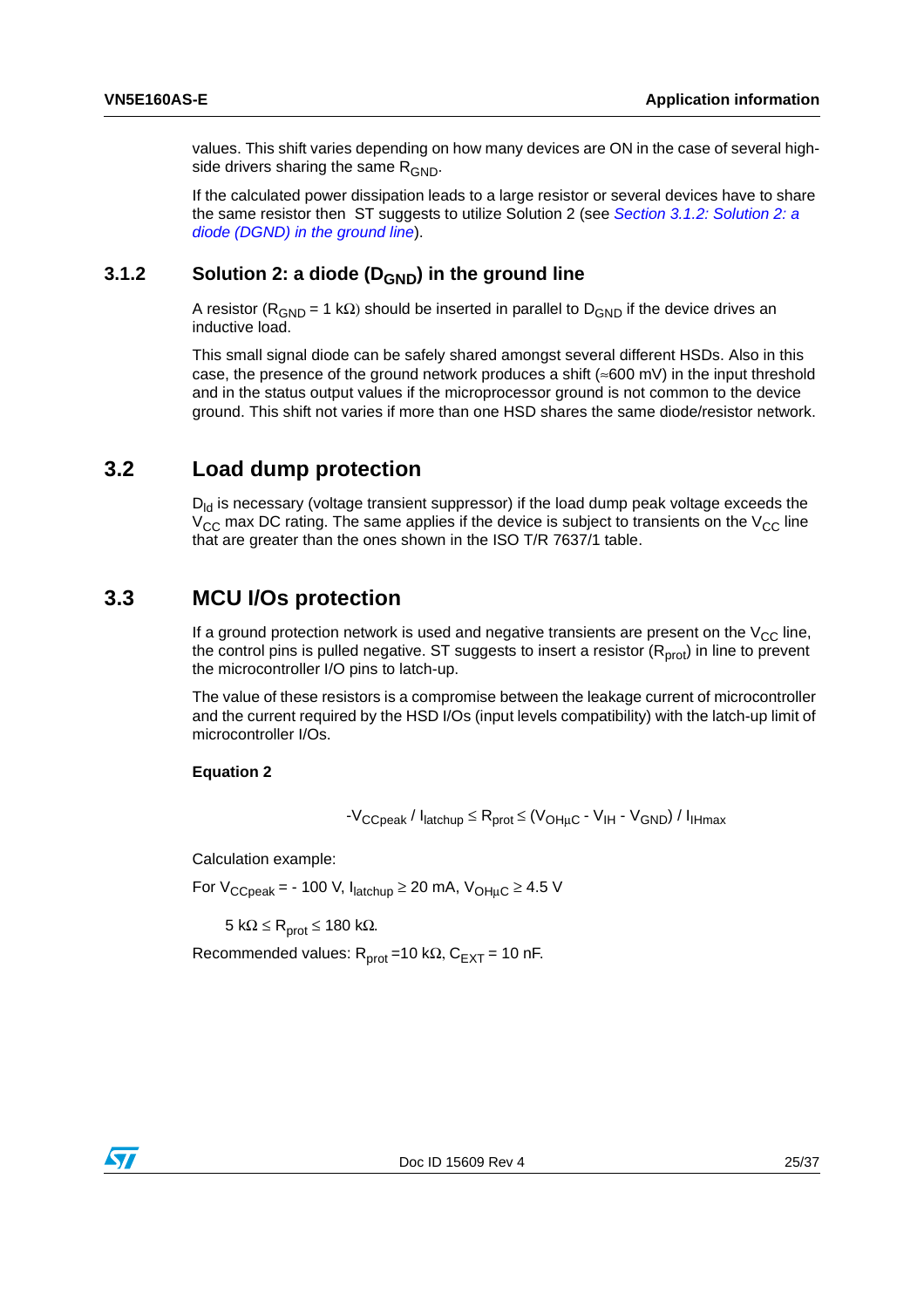#### <span id="page-25-0"></span>**3.4 Current sense and diagnostic**

The current sense pin performs a double function (see *[Figure 33: Current sense and](#page-25-1)  [diagnostic](#page-25-1)*):

- **Current mirror of the load current in normal operation, delivering a current** proportional to the load one according to a known ratio  $K_X$ . The current  $I_{\text{SENSE}}$  can be easily converted to a voltage  $V_{\text{SENSE}}$  by means of an external resistor R<sub>SENSE</sub>. Linearity between I<sub>OUT</sub> and V<sub>SENSE</sub> is ensured up to 5 V minimum (see parameter V<sub>SENSE</sub> in *Table 9: Current sense (8 V < V<sub>CC</sub> < 18 V)*). The current sense accuracy depends on the output current (refer to current sense electrical characteristics *Table 9: Current sense (8 V < V<sub>CC</sub> < 18 V)*).
- **Diagnostic flag in fault conditions**, delivering a fixed voltage V<sub>SENSEH</sub> up to a maximum current I<sub>SENSEH</sub> in case of the following fault conditions (refer to *[Truth table](#page-15-0)*):
	- Power limitation activation
	- **Overtemperature**
	- Short to  $V_{CC}$  in OFF-state
	- Open-load in OFF-state with additional external components.

A logic high-level on CS\_DIS pin sets at the same time all the current sense pins of the devices in a high-impedance-state, thus disabling the current monitoring and diagnostic detection. This feature allows multiplexing of the microcontroller analog inputs by sharing of sense resistance and ADC line among different devices.



<span id="page-25-1"></span>**Figure 33. Current sense and diagnostic**

26/37 Doc ID 15609 Rev 4

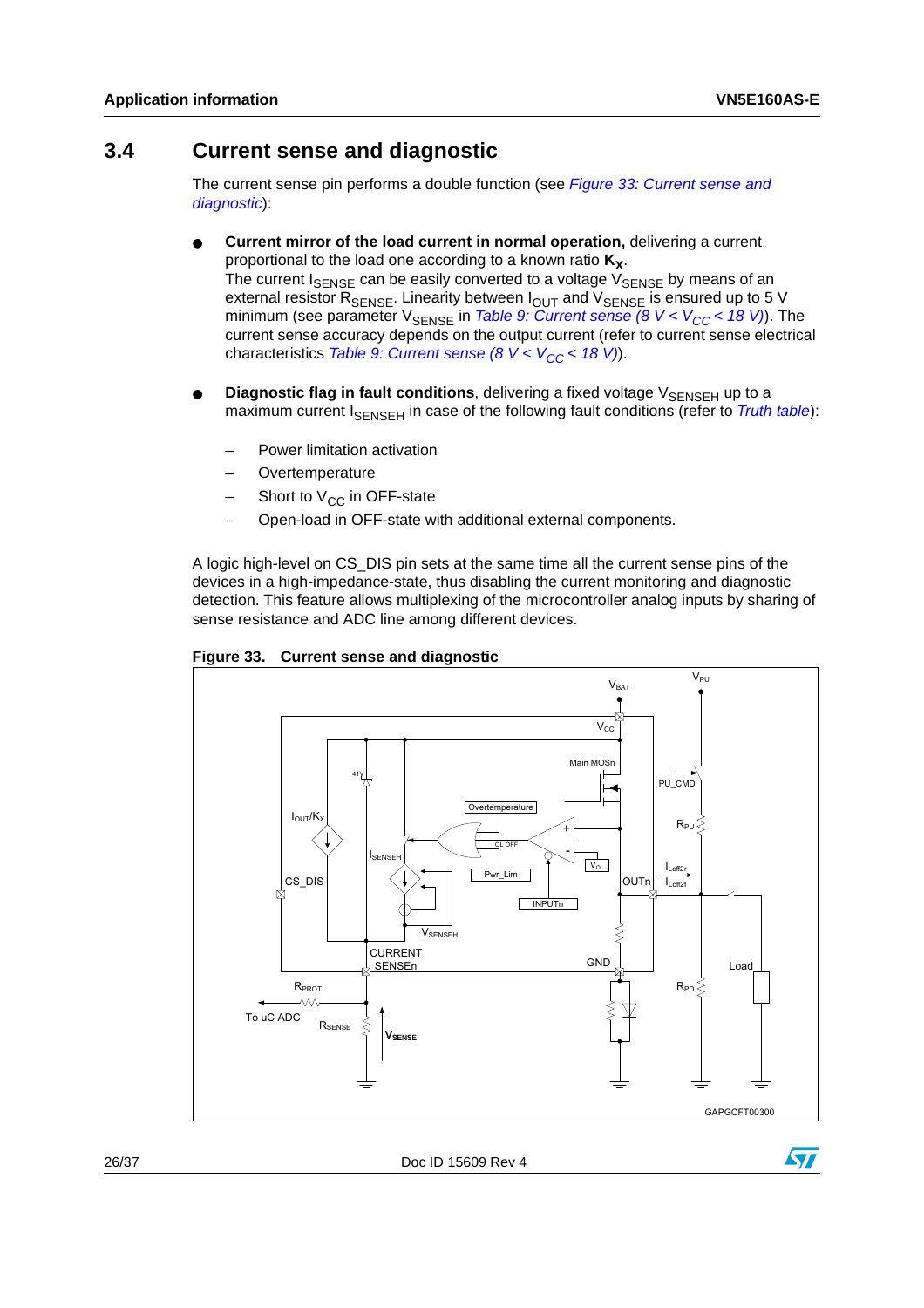#### <span id="page-26-0"></span>**3.4.1** Short to V<sub>CC</sub> and OFF-state open load detection

#### **Short to V<sub>CC</sub>**

A short-circuit between  $V_{CC}$  and output is indicated by the relevant current sense pin set to V<sub>SENSEH</sub> during the device OFF-state. Small or no current is delivered by the current sense during the ON-state depending on the nature of the short-circuit.

#### **OFF-state open-load with external circuitry**

Detection of an open-load in off-mode requires an external pull-up resistor  $R_{PI}$  connecting the output to a positive supply voltage  $V_{PI}$ .

It is preferable  $V_{PI}$  to be switched-off during the module standby-mode in order to avoid the overall standby current consumption to increase in normal conditions, i.e. when load is connected.

An external pull-down resistor  $R_{PD}$  connected between output and GND is mandatory to avoid misdetection in case of floating outputs in OFF-state (see *[Figure 33: Current sense](#page-25-1)  [and diagnostic](#page-25-1)*).

 $R_{PD}$  must be selected in order to ensure  $V_{OUT}$  <  $V_{OLmin}$  unless pulled up by the external circuitry:

#### **Equation 3**

$$
\textbf{V}_{\text{OUT}}\big|_{\text{Full-up\_OFF}}\!=\!\textbf{R}_{\text{PD}}\cdot\textbf{I}_{\text{L(off2)}f}<\textbf{V}_{\text{OLmin}}\!=\!2\,\textbf{V}
$$

 $R_{PD} \leq 22$  K $\Omega$  is recommended.

For proper open load detection in OFF-state, the external pull-up resistor must be selected according to the following formula:

#### **Equation 4**

$$
V_{\text{OUT}}|_{\text{Pul}\vdash up\_ON} = \frac{(R_{\text{PD}} \cdot V_{\text{PU}}) - (R_{\text{PU}} \cdot R_{\text{PD}} \cdot I_{\text{L(off2)r}})}{(R_{\text{PU}} + R_{\text{PD}})} > V_{\text{OLmax}} = 4 \text{ V}
$$

For the values of V<sub>OLmin</sub>, V<sub>OLmax</sub>, I<sub>L(off2)r</sub> and I<sub>L(off2)f</sub> (see *Table 10: Openload detection (8 V [< VCC < 18 V\)](#page-11-0)*.

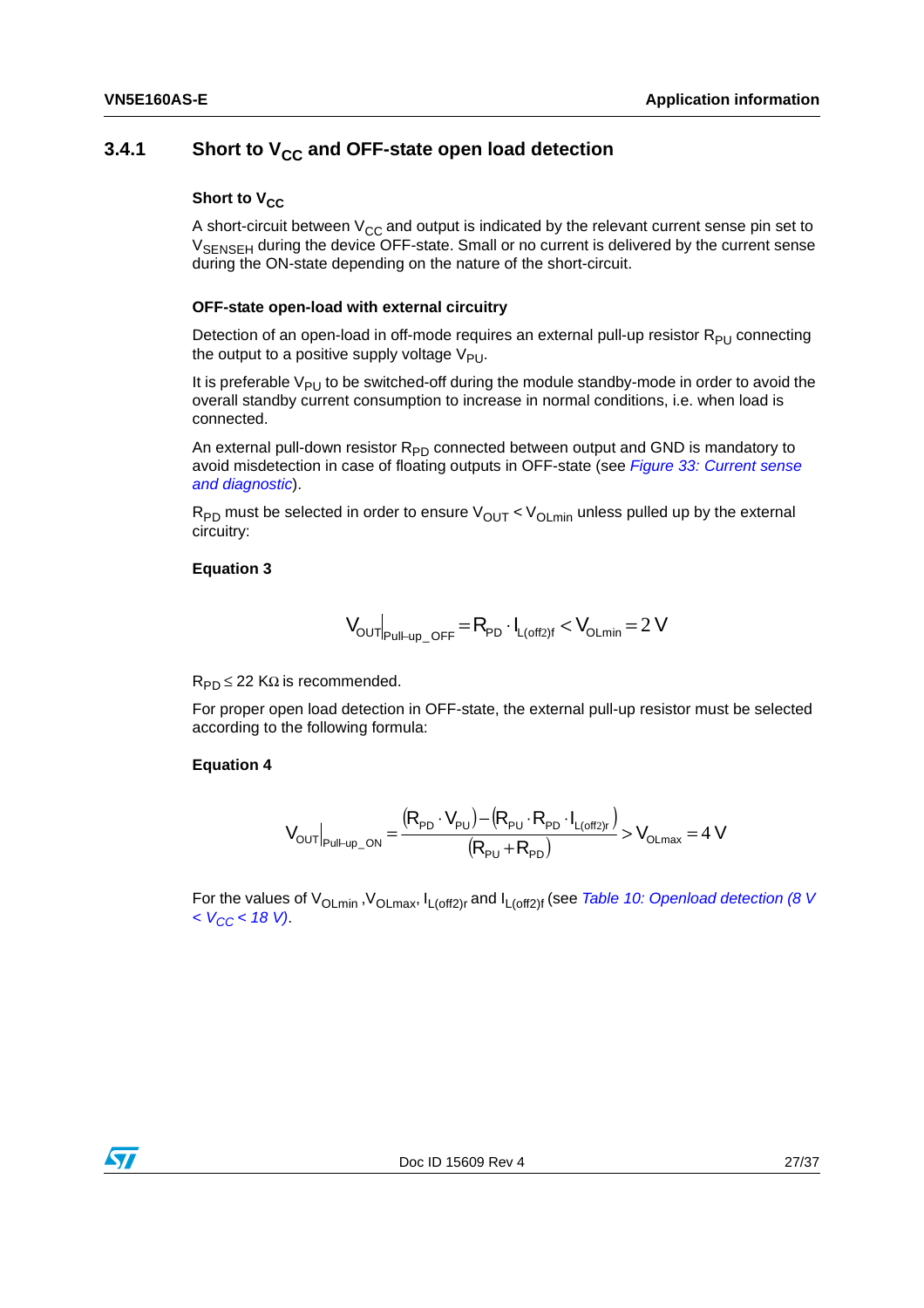## <span id="page-27-0"></span>**3.5** Maximum demagnetization energy (V<sub>CC</sub> = 13.5 V)



<span id="page-27-1"></span>**Figure 34. Maximum turn-off current versus inductance (for each channel)[\(1\)](#page-27-2)**

<span id="page-27-2"></span>1. Values are generated with  $R_L = 0 \Omega$ .

In case of repetitive pulses, T<sub>istart</sub> (at beginning of each demagnetization) of every pulse must not exceed<br>the temperature specified above for curves A and B.

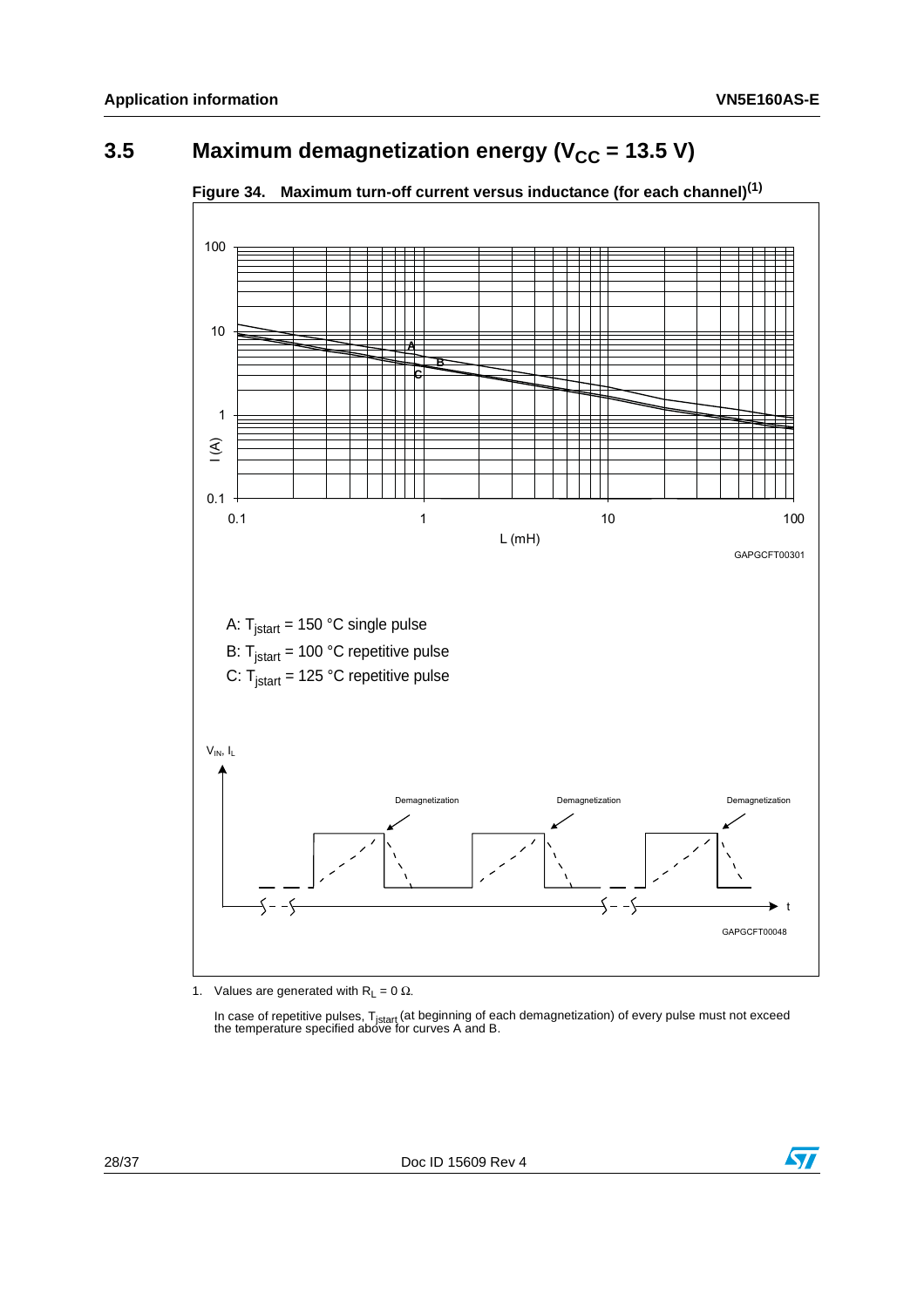## <span id="page-28-0"></span>**4 Package and PCB thermal data**

#### <span id="page-28-1"></span>**4.1 SO-8 thermal data**

#### <span id="page-28-2"></span>**Figure 35. SO-8 PC boar[d\(1\)](#page-28-4)**



<span id="page-28-4"></span>1. Layout condition of R<sub>th</sub> and Z<sub>th</sub> measurements (PCB: FR4 area = 4.8 mm x 4.8 mm,<br>PCB thickness = 2 mm, Cu thickness = 35 µm, Copper areas: from minimum pad lay-out to 2 cm<sup>2</sup>).



<span id="page-28-3"></span>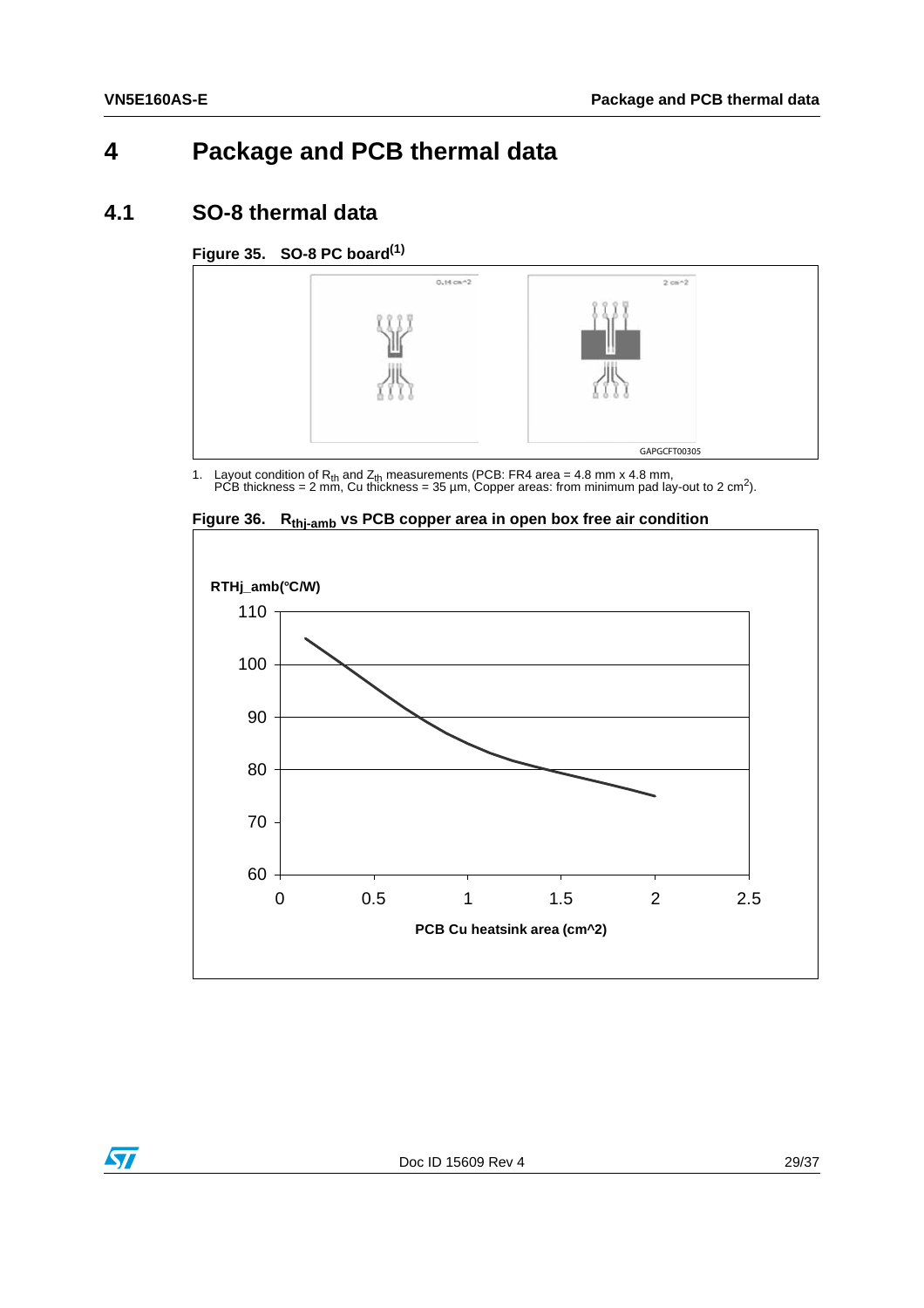

<span id="page-29-0"></span>**Figure 37. SO-8 thermal impedance junction ambient single pulse**

**Equation 5: pulse calculation formula**

$$
Z_{TH\delta} = R_{TH} \cdot \delta + Z_{THtp}(1 - \delta)
$$

where  $\delta = \text{t}_P/T$ 

<span id="page-29-1"></span>



<span id="page-29-2"></span>1. The fitting model is a semplified thermal tool and is valid for transient evolutions where the embedded protections (power limitation or thermal cycling during thermal shutdown) are not triggered.

30/37 Doc ID 15609 Rev 4

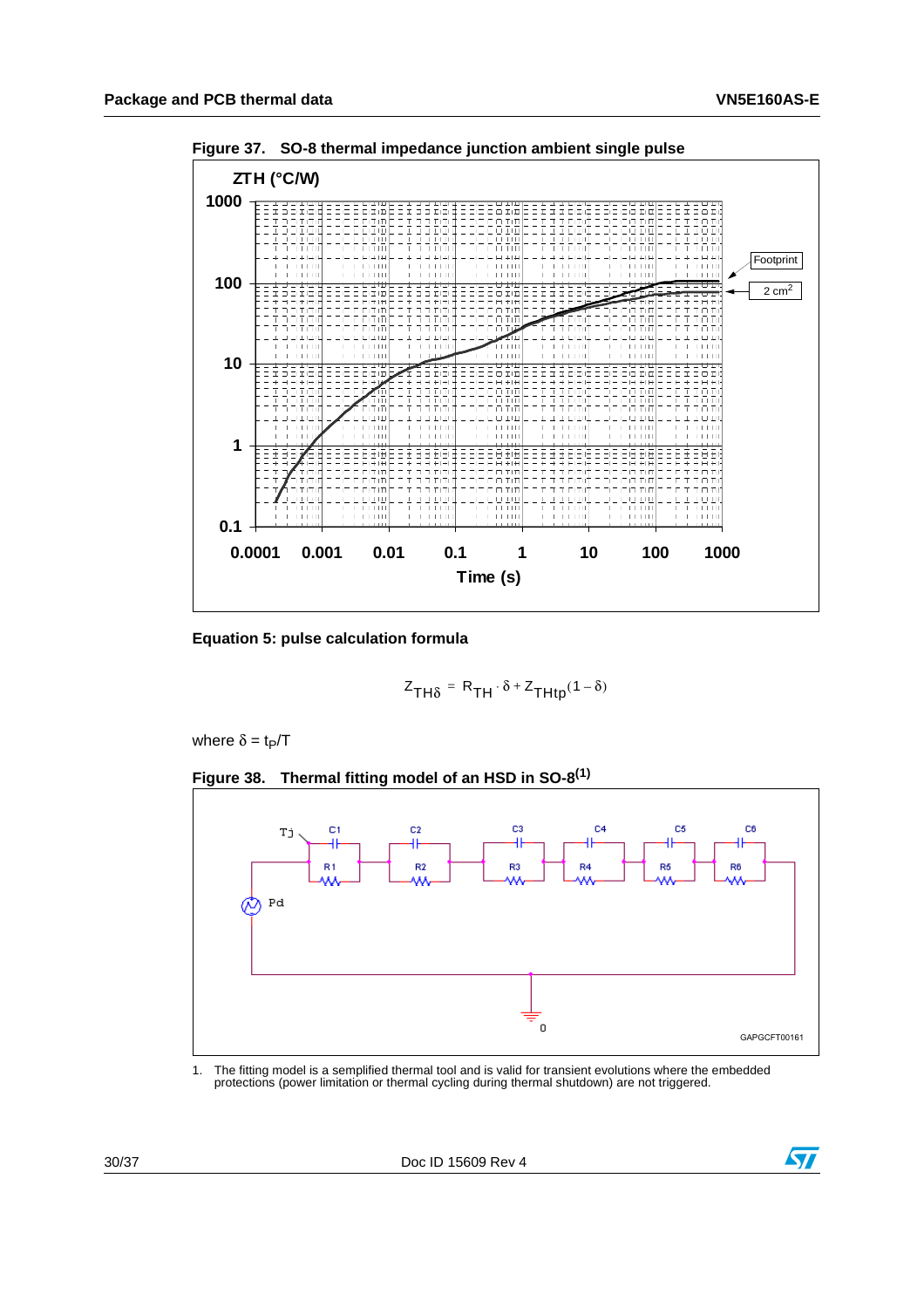| Area/island (cm <sup>2</sup> ) | Footprint | $\mathbf{2}$ |
|--------------------------------|-----------|--------------|
| R1 (°C/W)                      | 1.2       |              |
| R2 (°C/W)                      | 6         |              |
| R3 (°C/W)                      | 3.5       |              |
| R4 (°C/W)                      | 21        |              |
| R5 (°C/W)                      | 16        |              |
| R6 (°C/W)                      | 58        | 28           |
| $C1$ (W.s/ $°C$ )              | 0.0008    |              |
| $C2$ (W.s/ $°C$ )              | 0.0016    |              |
| $C3$ (W.s/ $\textdegree C$ )   | 0.0075    |              |
| $C4$ (W.s/ $°C$ )              | 0.045     |              |
| $C5$ (W.s/ $°C$ )              | 0.35      |              |
| $C6$ (W.s/ $°C$ )              | 1.05      | 25           |

<span id="page-30-0"></span>Table 15. **Thermal parameters** 

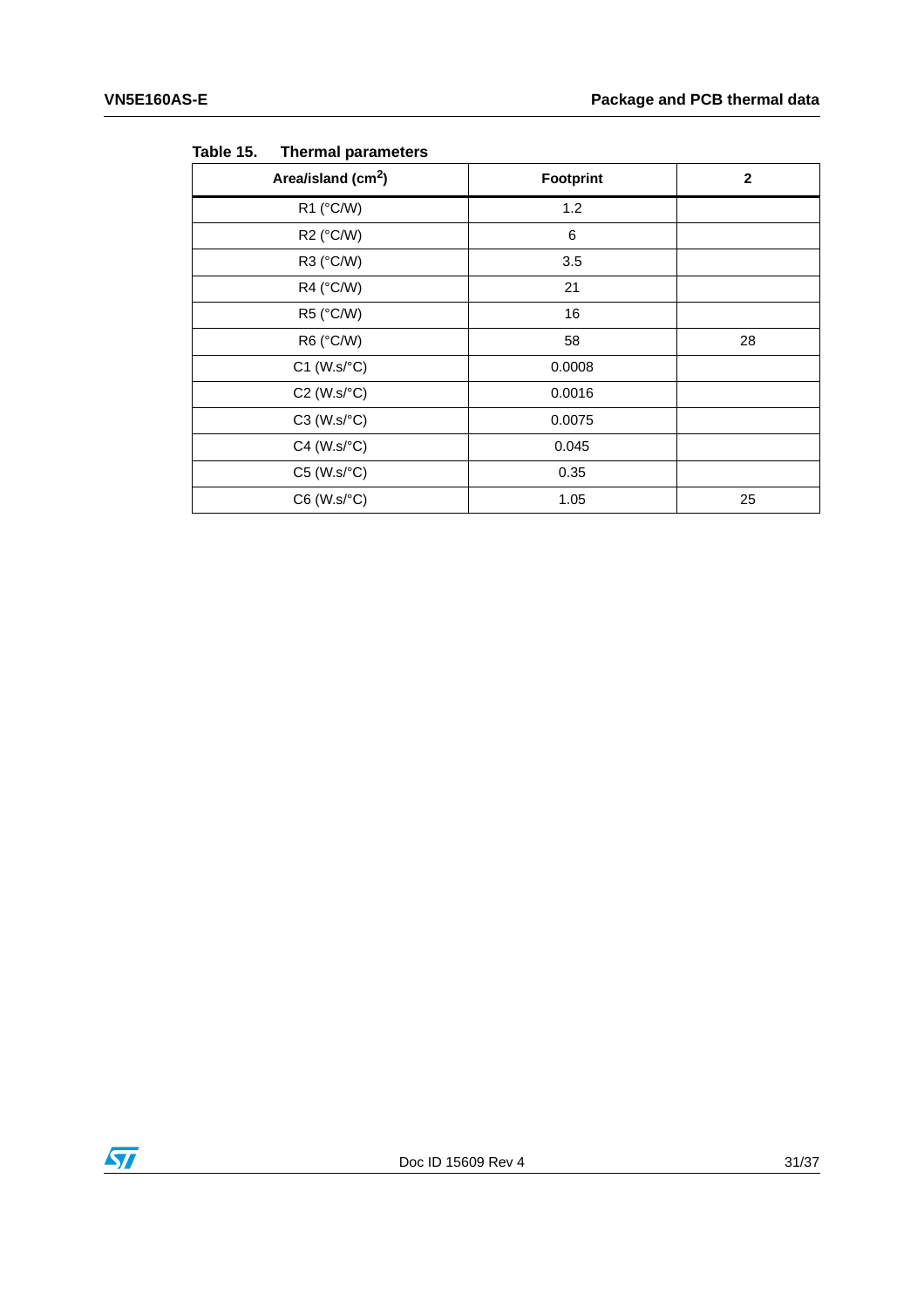## <span id="page-31-0"></span>**5 Package and packing information**

## <span id="page-31-1"></span>**5.1 ECOPACK®**

In order to meet environmental requirements, ST offers these devices in different grades of ECOPACK® packages, depending on their level of environmental compliance. ECOPACK® specifications, grade definitions and product status are available at: **www.st.com**. ECOPACK® is an ST trademark.

## <span id="page-31-2"></span>**5.2 Package mechanical data**

<span id="page-31-3"></span>



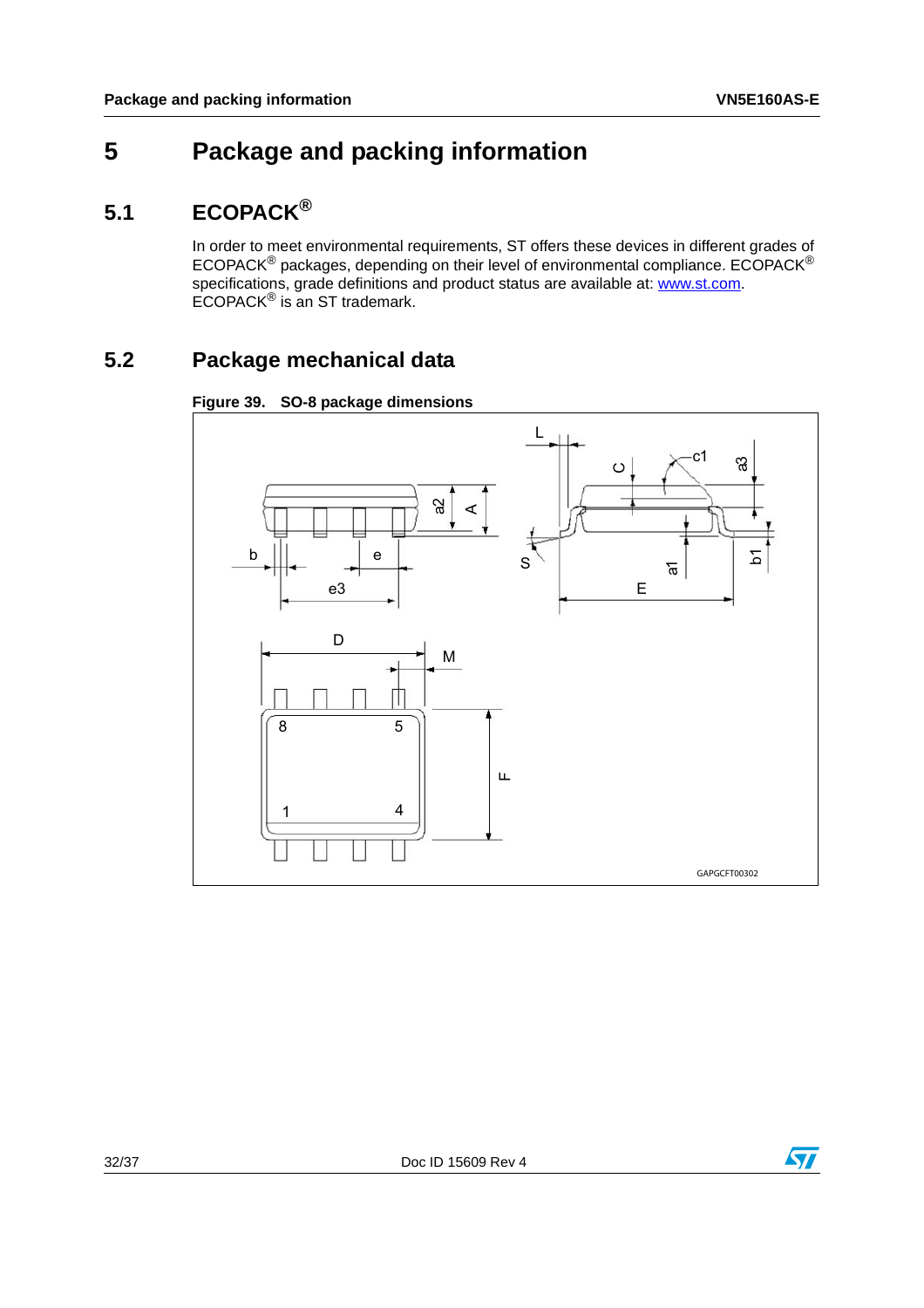| TUNIC TO.                         | <b>OO-0 MILLONIGHTUGH UGGU</b> |           |                         |
|-----------------------------------|--------------------------------|-----------|-------------------------|
| Dim.                              | mm.                            |           |                         |
|                                   | Min.                           | Typ.      | Max.                    |
| $\mathsf A$                       |                                |           | 1.75                    |
| a1                                | $0.1\,$                        |           | 0.25                    |
| a2                                |                                |           | 1.65                    |
| a3                                | 0.65                           |           | 0.85                    |
| $\sf b$                           | 0.35                           |           | 0.48                    |
| b1                                | 0.19                           |           | 0.25                    |
| $\mathsf C$                       | 0.25                           |           | $0.5\,$                 |
| c1                                |                                | 45 (typ.) |                         |
| D                                 | $4.8\,$                        |           | $\mathbf 5$             |
| E                                 | 5.8                            |           | $6.2\,$                 |
| $\mathsf{e}% _{t}\left( t\right)$ |                                | 1.27      |                         |
| e3                                |                                | 3.81      |                         |
| $\mathsf F$                       | $3.8\,$                        |           | $\overline{\mathbf{4}}$ |
| L                                 | 0.4                            |           | 1.27                    |
| ${\sf M}$                         |                                |           | $0.6\,$                 |
| $\mathsf S$                       | 8 (max.)                       |           |                         |
| L1                                | $0.8\,$                        |           | $1.2\,$                 |

<span id="page-32-0"></span>**Table 16. SO-8 mechanical data**

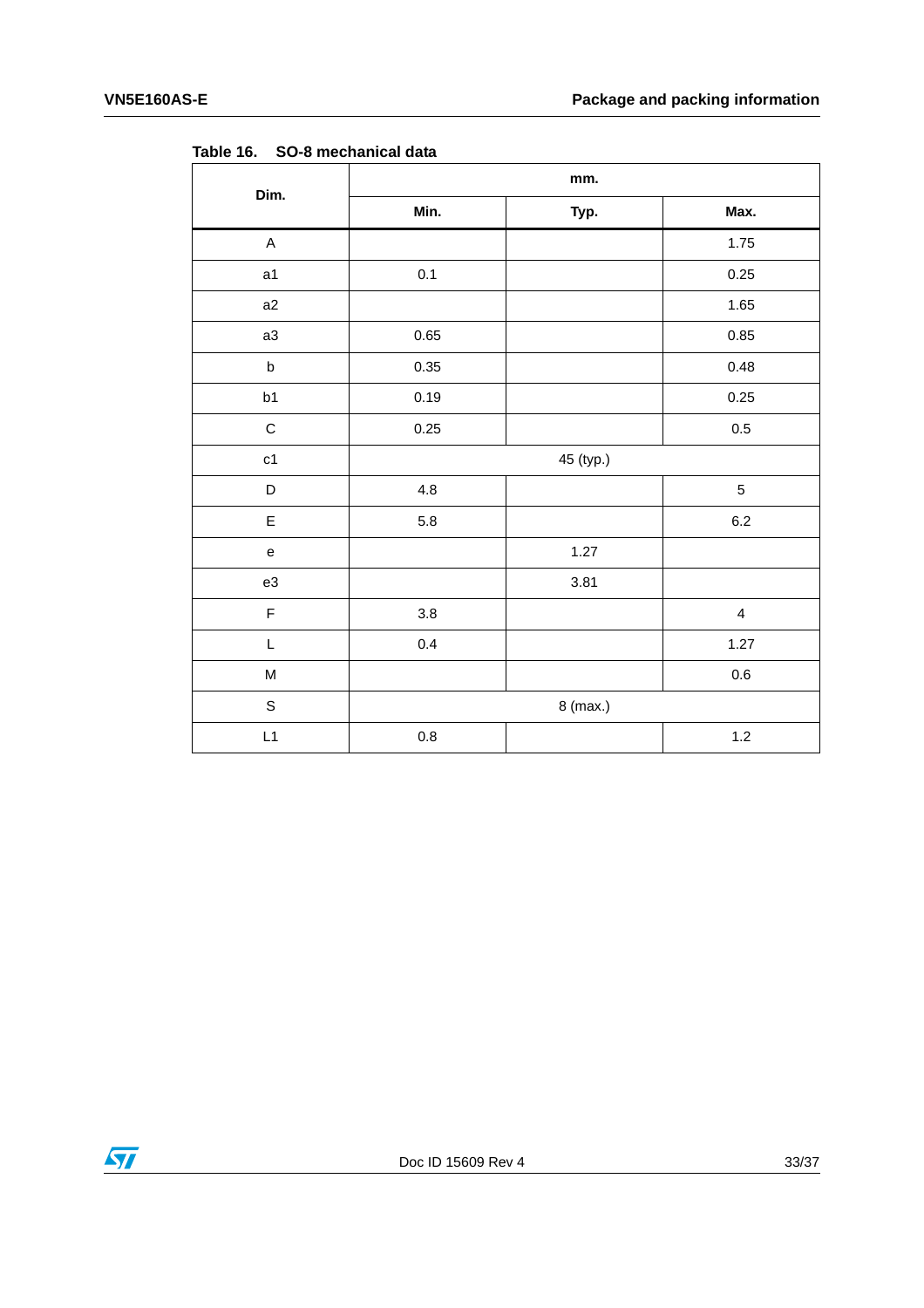## <span id="page-33-0"></span>**5.3 Packing information**

#### <span id="page-33-1"></span>**Figure 40. SO-8 tube shipment (no suffix)**



<span id="page-33-2"></span>



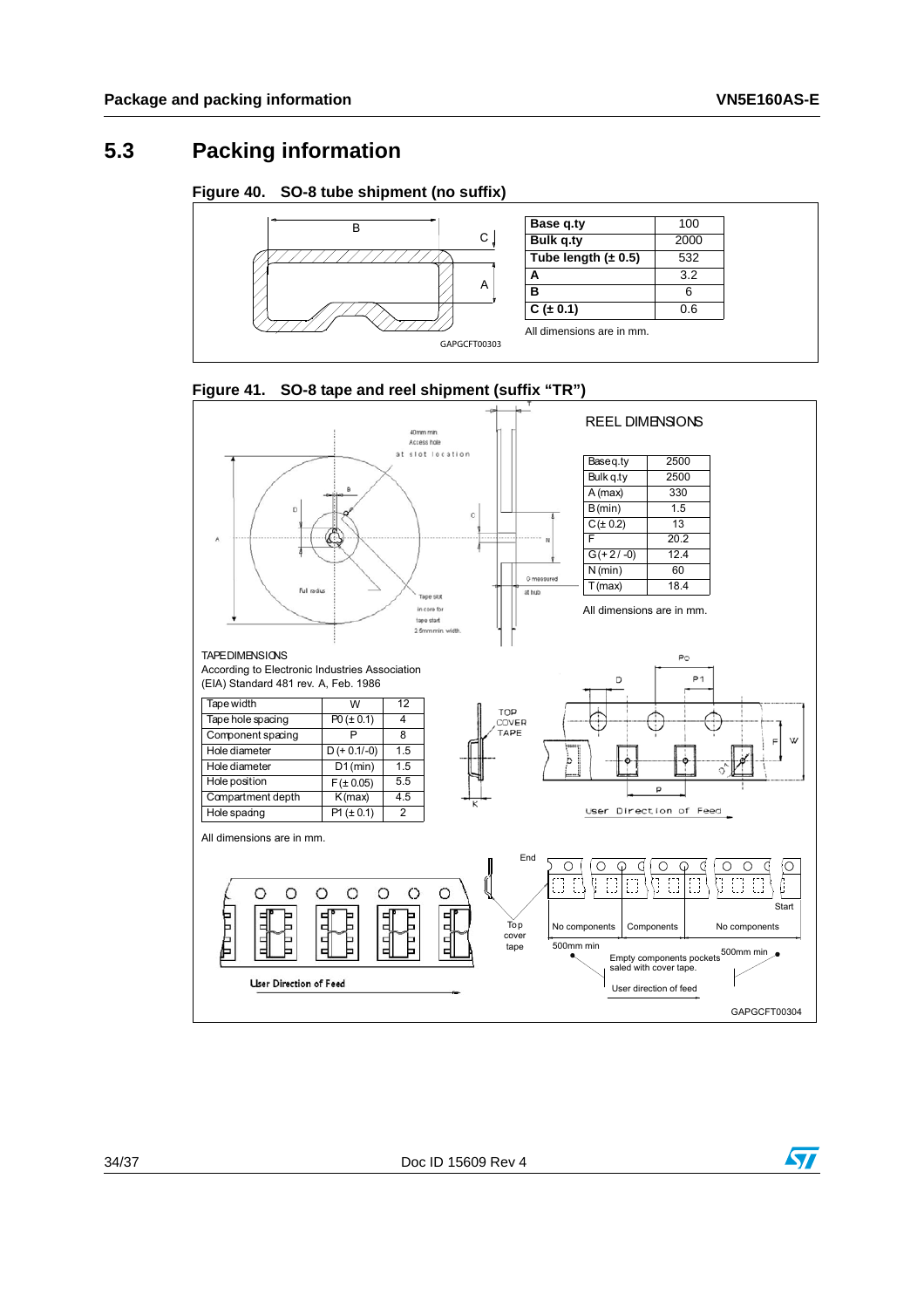## <span id="page-34-0"></span>**6 Order codes**

#### <span id="page-34-1"></span>Table 17. **Device summary**

| Package | Order codes        |               |  |
|---------|--------------------|---------------|--|
|         | Tube               | Tape and reel |  |
| SO-8    | <b>VN5E160AS-E</b> | VN5E160ASTR-E |  |

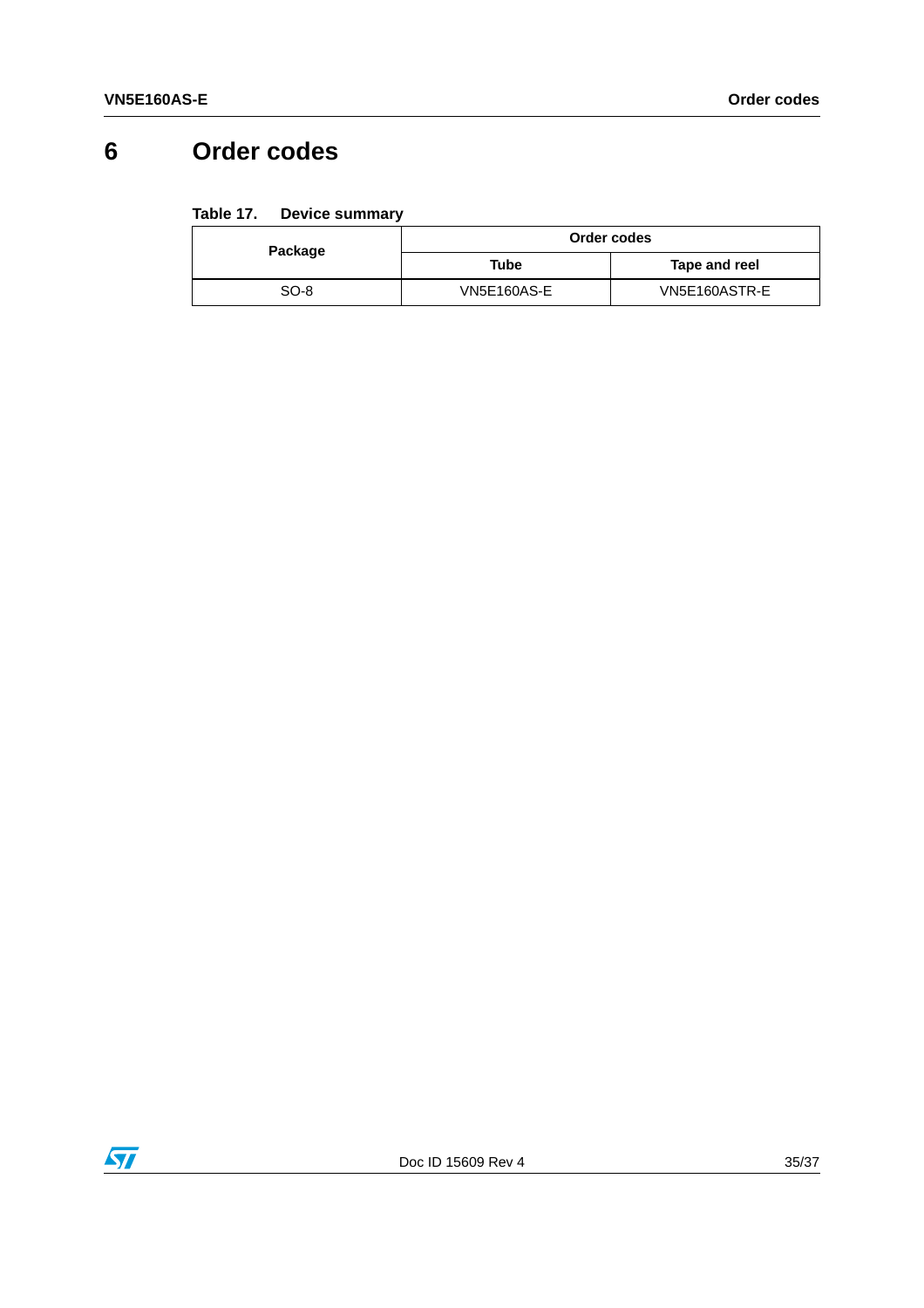# <span id="page-35-0"></span>**7 Revision history**

#### <span id="page-35-1"></span>Table 18. **Document revision history**

| <b>Date</b> | <b>Revision</b> | <b>Changes</b>                                                                                                |
|-------------|-----------------|---------------------------------------------------------------------------------------------------------------|
| 28-Apr-2009 |                 | Initial release.                                                                                              |
| 25-Jan-2010 | 2               | Updated Table 10: Openload detection (8 $V < V_{CC}$ < 18 V).                                                 |
| 25-May-2011 | 3               | Table 9: Current sense (8 $V < V_{CC}$ < 18 V).<br>t <sub>DSENSE2H</sub> : updated typical and maximum values |
| 18-Sep-2013 | 4               | <b>Updated Disclaimer.</b>                                                                                    |